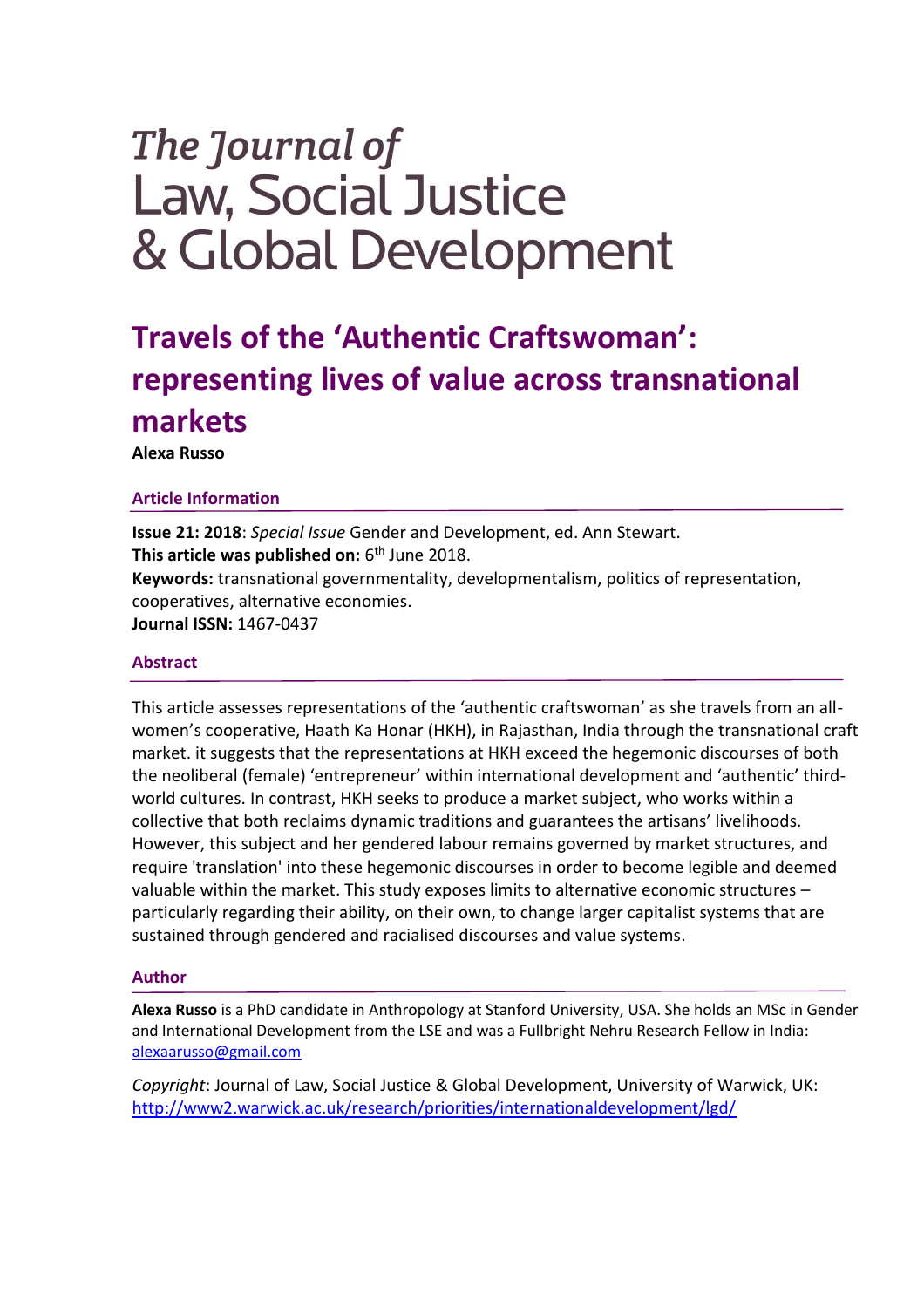#### **Introduction**

**.** 

The neoliberal doctrine of free markets and selfresponsible entrepreneurs tends to present itself as the 'only option' and the one 'solution'. $1$ Within international development, neoliberalism has manifested itself as the (gendered) 'rational economic woman' of microcredit who takes sole responsibility for her own 'improvement' (Rankin, 2001) as well as the 'authentic native' (Chow 1994) who markets her 'pre-modern' culture for Western consumption. Yet, some argue, there *are* other options, that is, alternative economies that prioritise people over capital accumulation, the (re)production of flourishing lives over profit.<sup>2</sup> While alternative economies work within capitalist systems in order to survive, they are 'hybrid', as they work in ways that do not adhere to capitalist values, but instead, look to create economic systems that move 'beyond what actually exists' (Santos & Rodríguez-Garavito, 2006: xxii). Therefore, these alternative economic structures,

such as worker-owned cooperatives, are not just economic but *political* spaces, based on principles of equity across race, gender, ethnicity, and, in the case of South Asia, caste, and actively promote solidarity within and beyond one's immediate communities (Coraggio, 2009; Santos & Rodríguez-Garavito, 2006; Gaiger & Anjos, 2013).

In the following article, I analyse the all-women's cooperative, <sup>3</sup> Haath Ka Honar. Haath Ka Honar (HKH) is based in the district of Barmer within Rajasthan, India, and sells contemporary products that incorporate traditional embroidery work. These products are sold to 'niche' international markets that value the artisans' work due to the handicraft's authenticity and the initiative's entrepreneurship.

I argue that, while the handicraft market exists within unequal transnational capitalist and colonial relationships of power, the subjects that the market produces are negotiated by those who inhabit (and represent) these market subjectivities. Beyond simply the production of dominant discourses, HKH's hybrid market subject,<sup>4</sup> the 'authentic craftswoman', is neither individualistically entrepreneurial nor culturally essentialised. Instead, she collectively employs the market to dynamically sustain changing traditions and is entitled to a dignified and sustainable livelihood. However, this production is highly negotiated as these subjects exist within a dominant neoliberal market in which only certain subjects are deemed 'legible' (or 'valuable'). Therefore, representation, as a means of translation, is instrumental within these alternative systems of production, but runs risks of committing 'epistemic violence' (Spivak, 1988)

<sup>1</sup> Several theorists discuss the ways that neoliberalism shuts down conversation for all other possible economic alternatives (see Coraggio 2009; Santos and Rodríguez-Garavito 2006; Mignolo 2011; Gibson-Graham 1996).

<sup>2</sup>Alternative economies have been discussed by different academic and activist forums (postdevelopment, degrowth, ecofeminism, solidarity economies, cooperative movements, to name a few), and while having points of difference, these movements overlap on many fundamental values that reject a profit-centric and individualistic capitalist system that benefits the few, at the expense of the many (including the environment). As these movements radically question mainstream economic assumptions and seek to 'transition' to noncapitalist systems (Escobar, 2015), they can (theoretically) be distinguished from movements and trends that seek to work within capitalism as a 'third sector' or to give capitalism a 'human face' (Caffentzis & Federici, 2014). However, as some scholars note (eg. Santos and Rodríguez-Garavito 2006), there can be a spectrum of alternative economies that work more or less within capitalist systems, with tensions between these different models (Corporate Social Responsibility and Fair Trade are examples of more 'withinsystem' models that are heavily critiqued [Intercontinental Network] for the Promotion of Social Solidarity Economy 2015]). HKH, the cooperative in my study, is situated along this spectrum, with certain areas, particularly with respect to management responsibilities, that differentiate it from more radical alternative structures. Among the various alternative economies groups, in this article, I focus mainly on Global South theorists, particularly those of the solidarity economy, as they most readily incorporate concepts of coloniality/decolonising – theories which are integral to my analysis – and many (along with feminists outside of the global South such as Gibson-Graham) are cognizant of the feminist concern with revaluing traditional women's reproductive labour (Díaz). Solidarity economy theorists have many ties with postdevelopment theorists (particularly Escobar), but argue that an important differentiating feature is solidarity economies' focus on transnational alliances, while postdevelopment tends to be particularly focused on the 'local' (Santos & Rodríguez-Garavito, 2006).

<sup>&</sup>lt;sup>3</sup> HKH is a 'producer company', which is considered part of a 'new generation' of cooperatives (Singh, 2008). See footnote 23 for further a description of a producer company.

HKH, as well as its associated women's empowerment organisation (known in this paper as Mahila Sashaktikaaran, or MS) and interviewees, have been given pseudo-names in order to preserve anonymity. Locations have also been changed to ensure anonymity as well.

<sup>4</sup> Drawing from Homi Bhabha, by 'hybrid' I here refer to colonial subjects who are '*not quite*' what the colonial discourse would like them to be, allowing the possibility for a counterhegemonic subject. This concept is further discussed in the Theoretical Framework and Literature Review section. At this point, I would like to draw a connection between the hybrid subject and the hybrid economies referred to above, the latter which can potentially provide a space for the hybrid subject to enact a transformatory politics.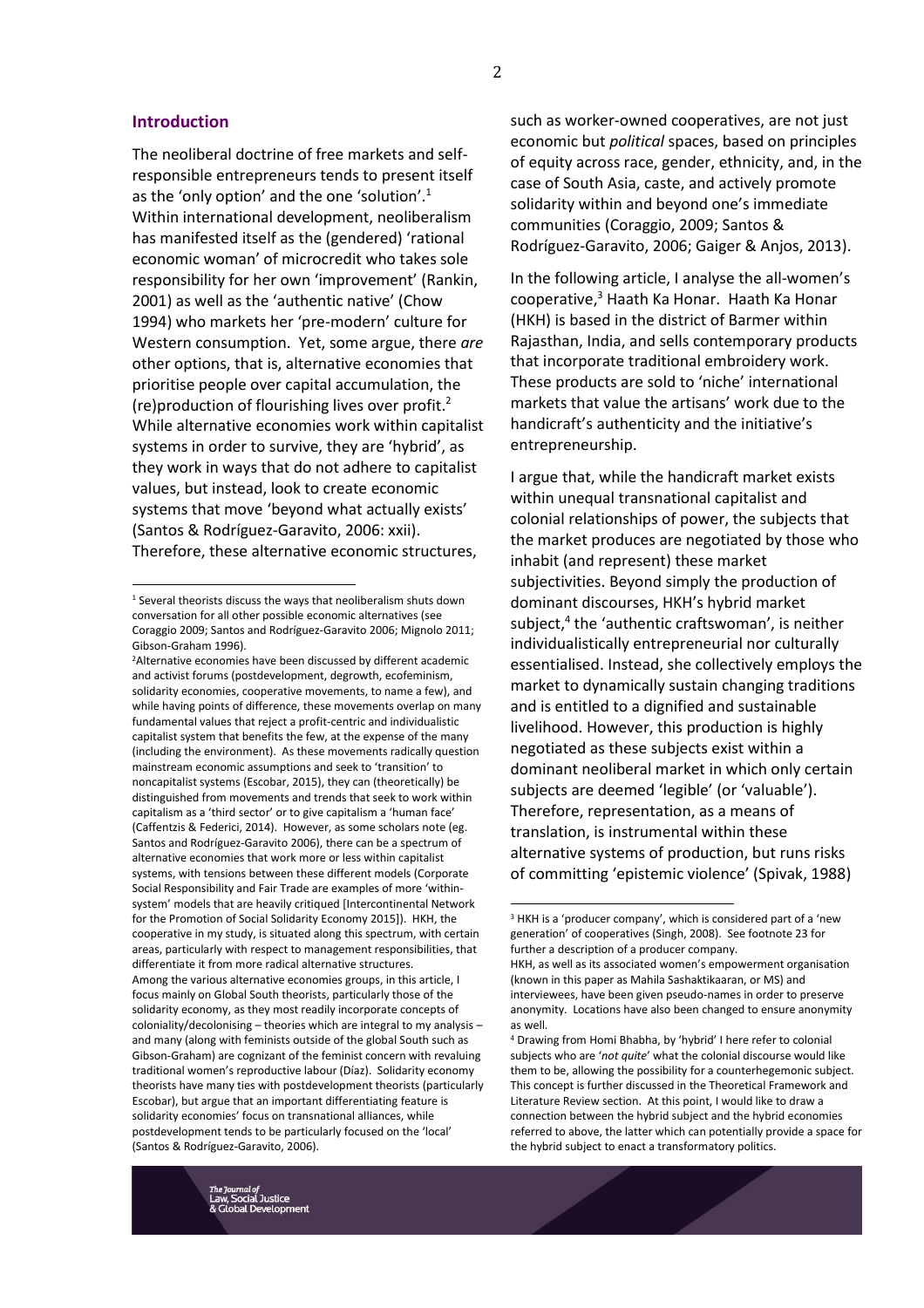that forces 'intelligibility' in dominant discourses. Hence, I suggest that we cannot merely conceptualise alternative economies in terms of combatting material exploitation within capitalism. These economic spaces must counteract systems of social domination (Quijano, 2006) that have an *epistemological* underpinning, particularly as carried through mediums of representation, in order to re-define who, and whose (re)productive labour, is *worth valuing.*

In this paper, I ask the following: How (and by whom) are travelling representations of the 'authentic craftswoman' negotiated and 'translated' within hegemonic systems – systems that require specific subject-productions in order to be legible and of value within transnational (albeit, 'alternative') markets? What are the 'freedoms' (Rose, 1999) and limitations of the hybrid (and gendered) craft subject, produced through encounters in the market between development(alist) discourses with conflicting value systems? And specifically, what are the political effects of the representers in the market, who are necessary for those unable to be heard?

I begin this article by situating my argument within postcolonial analyses of third-world representations and feminist economists' notion of 'women's work', while noting the underlying gendered and racialised values systems that determine who and how particular groups are represented. In this section, I also introduce the concept of hybridity to better conceptualise the ways subjects do not (fully) conform to these dominant systems. After describing my methodology, I then analyse the 'authentic craftswoman' as represented by HKH employees and within the marketing material of HKH's client, specifically focusing on this subject's hybridity and negotiations with hegemonic discourses. I end my analysis with my thoughts on the role of representation within alternative economies.

# **The (in)visible and (de)valued: Analysing the 'rational economic woman', third-world authenticity, women's work, and hybridity**

In the following section I situate my question within existing theoretical and empirical literature on the (gendered) neoliberal development space

in order to analyse the discursive negotiations over the (re)production of the 'authentic craftswoman'. I explore neoliberal representations of the 'third world woman', racialised notions of authenticity, the status of women's reproductive labour in capitalist systems, as well as the transformative potential of hybrid subjectivities. I undergo this analysis in order to understand what is (and is not) recognised and valued within hegemonic discourses that HKH artisans negotiate, but also to conceptualise the space to create subjectivities other than those demanded by these discourses.

To understand the production of the 'authentic craftswoman', I begin by examining feminist analyses of neoliberal development(alist) representations of the 'third world woman'. I utilise the concept of 'developmentalism' (Escobar, 2012; Madhok, 2013), to mean a form of governmentality<sup>5</sup> with logics and practices that seek to produce subjects who are 'amenable to "development"' (Madhok, 2013: 1), the latter which is 'a technical, political, ethical and intellectual project' (2013: 2). I furthermore understand 'development' as a normative pursuit that may have changed its focus and specific aims, but continues to partake in systems of coloniality (Quijano, 2007), that is, normalised Eurocentric ideas of 'progress' that invisibilise exploitative economic systems (Madhok, 2013:28; Kapoor, 2004: 628–630). Developmentalism, in a relatively recent discursive shift very relevant to the craftswomen at HKH, has instrumentalised neoliberal logics to make the (gendered) entrepreneurial subject the bearer of development. As Rankin (2001) describes, neoliberal governmentality utilises political rationalities of 'self-regulating markets' and techniques, commonly microcredit, in order to produce the self-responsible 'rational economic woman' who is 'empowered' through market linkages. While previously the 'third world woman' was represented as a 'victim' to be saved (Mohanty, 1988), Wilson (2008, 2011) has noted

<sup>5</sup> I draw here from Foucault (1991, 1997) in understanding governmentality as consisting of (competing) discourses, that, imbued with underlying truth and *value* claims, *represent* knowledge (Hall, 1992:291) and produce the ethical subject who transforms himself (sic) to be aligned with the value system of a particular discourse (Foucault, 1997:225) and larger governmental objectives.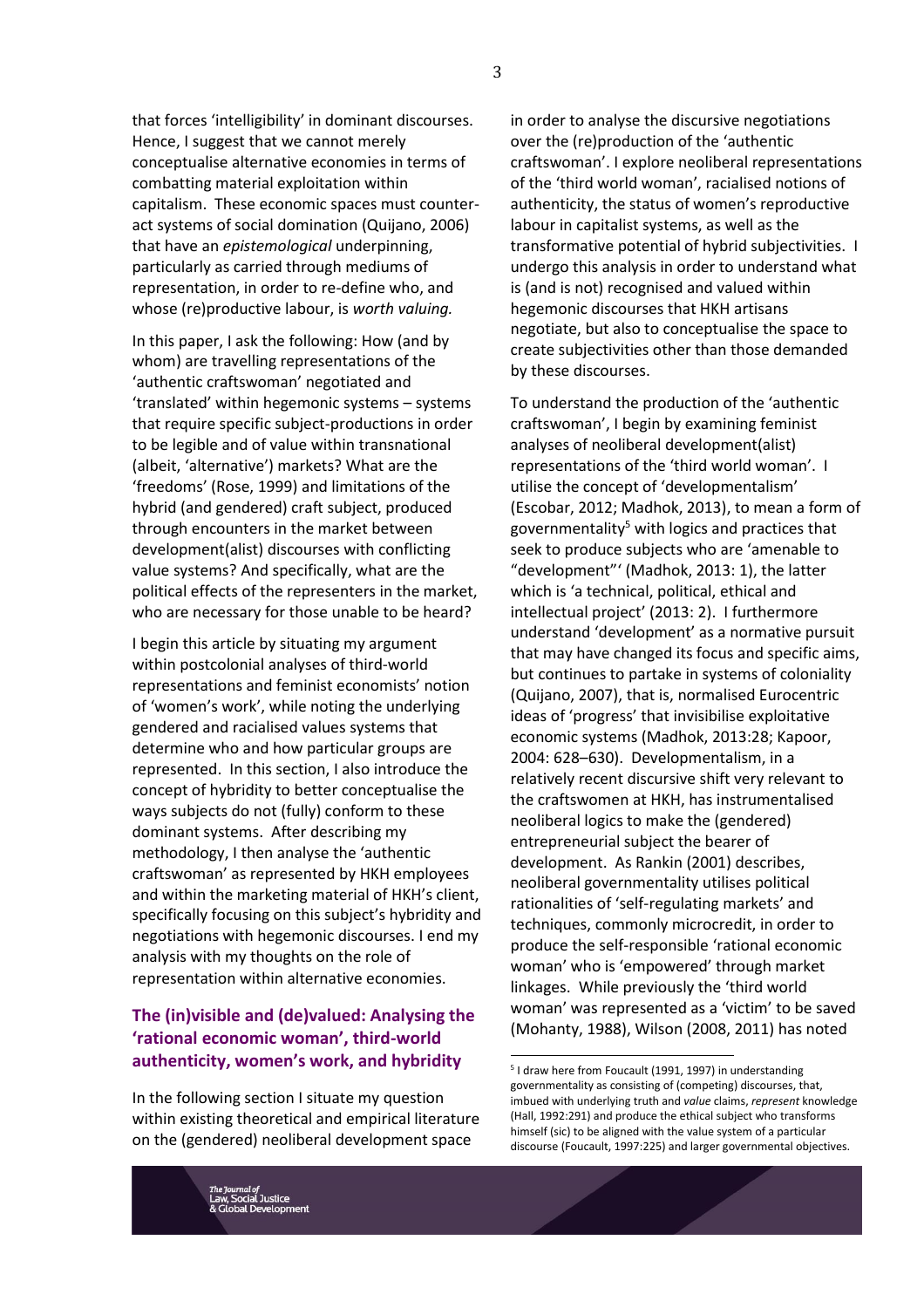that under neoliberalism, the 'victim' has now become the 'agent'. This new 'third world woman' is gendered 'naturally' efficient and altruistic – a member of the 'deserving' and industrious poor who will bring her family and community out of poverty. Moreover, this image retains the implicit Western viewer who has the moral responsibility to 'rescue' the woman from her 'backward' culture through market intervention (Wilson, 2011: 329). Through the market, gendered inequalities, both within and outside of the economic sphere, appear incidental or 'solved', and any economic exploitation faced is simply 'overcome'.

Additionally, there are significant epistemological implications to these (new) representations of the (speaking) agentic third world woman. These representations unquestioningly glorify the 'pure, unmediated subaltern voice' (Kapoor, 2004: 637), thereby hiding the Western subject/consumer/donor 'masquerading' as both knower and (absent) representer of the 'transparent' Other (Spivak, 1988). 6 This presumed translatability of her speech into the oppressor's language is a violent act of epistemic 'plundering', of forcefully translating the *un*translatability of the subaltern discourse (Chow, 1994: 132, 139; Spivak, 1988: 300). These representations are therefore complicit with, through discursive erasure of, international modes of economic exploitation (Spivak 1988), the very systems that women in the third world collectively mobilise against (Wilson, 2008: 83). As Spivak notes, however, there is a 'line of *cultural* difference within the 'same culture'' that joins the interests of international elite managers of the transnational NGO complex (2003: 618), thereby producing a *classed* representation of the 'third world woman' who serves as a foil for a *global* elite woman (Dosekun, 2015). 7 Spivak's hidden

knower may also be the 'native informant' (1988: 284) who commodifies 'difference' as 'ethnic culture' that is then 'packaged and 'niche' marketed' (Kapoor, 2004: 631). 8 Spivak concludes, whether victimised or 'given voice' through Western or local elite, this 'violent aporia between subject and object status' (1988: 306) is a form of epistemic violence that silences the subaltern.

In addition to the discourse of the 'rational economic woman', I argue that HKH simultaneously navigates the racialized discourse of third world authenticity, which has similar epistemic concerns. As Chow argues, in representations of the subaltern, this 'defiled native' (e.g. colonised and exploited) is presumed to have a 'lack' that can be compensated for, by the good Western liberals or third world nationalists, by 'giving' her an 'authentic' voice (1994: 131). Chow maintains that we have a desire to look 'underneath' this defiled image to find the 'authentic' in order to provide ourselves with a mythical alterity that is nostalgically 'outside' of modernity – unchangingly Other, and therefore governable and complicit with systems of coloniality (1994: 140-45). We make 'them' *almost* like us, just '*not quite*' (Bhabha, 1994) – with the 'not-quiteness' marking the boxed-in area of authenticity, the native in her 'proper' place (Butler & Athanasiou, 2013). 9 In this 'proper' place she is able to be 'valued' (as inferior) within the dominant discourse, and therefore is able to 'matter' (Beverley, 1999),

<u>.</u>

<sup>6</sup> To be clear, political work *is* being done to interpret these voices – it is not simply letting the 'oppressed speak for themselves' (Spivak 1988, 292) – but these politics are erased by claiming access to an unmediated subaltern experience (or voice). Experience as selfevident, uncontestable proof, as Scott (1991) argues, is untenable, as experience is constructed through discourse and always requires *political* interpretation to have meaning.

<sup>7</sup> To note, while analyses of the 'third world woman' risk reifying the very 'West'/'rest' binary that postcolonial feminists scholars wish to dismantle, these interjections do remain important as long as 'Eurocentric analytic paradigms continue to flourish' (Mohanty,

<sup>2003:509)</sup> and as an intervention to name power (Ali, 2007:192). However, these critiques must be complicated by analyses of other 'scattered hegemonies' (Grewal & Kaplan, 1994), especially along lines of economic exploitation.

<sup>&</sup>lt;sup>8</sup> As discussed in the Data Analysis section, this point is pertinent for HKH, as 50% of the consumers of HKH's product are in cosmopolitan centres *within* India, and also due to the classed nature of representation within HKH itself regarding who gets to represent.  $9$  Chow critiques Bhabha's concept of hybridity – 'almost the same, *but not quite*' – as merely an attempt to interpret as 'agency' into 'what a dominant culture permits in the interest of maintaining equilibrium,' and part of the liberal humanist (and complicity imperialist) project to 'try to make the native more like us by giving her a 'voice' ' (Chow, 1994:131). I find that this critique of the colonial appropriation of the native's voice in order to 'manage' the native for capitalist purposes is crucial and a 'not-quiteness' manifested as an 'authentic culture' can be a mark of this appropriation. However, I argue, drawing from Bhabha's argument, that hybridity has a counterhegemonic potential, a point further elaborated below.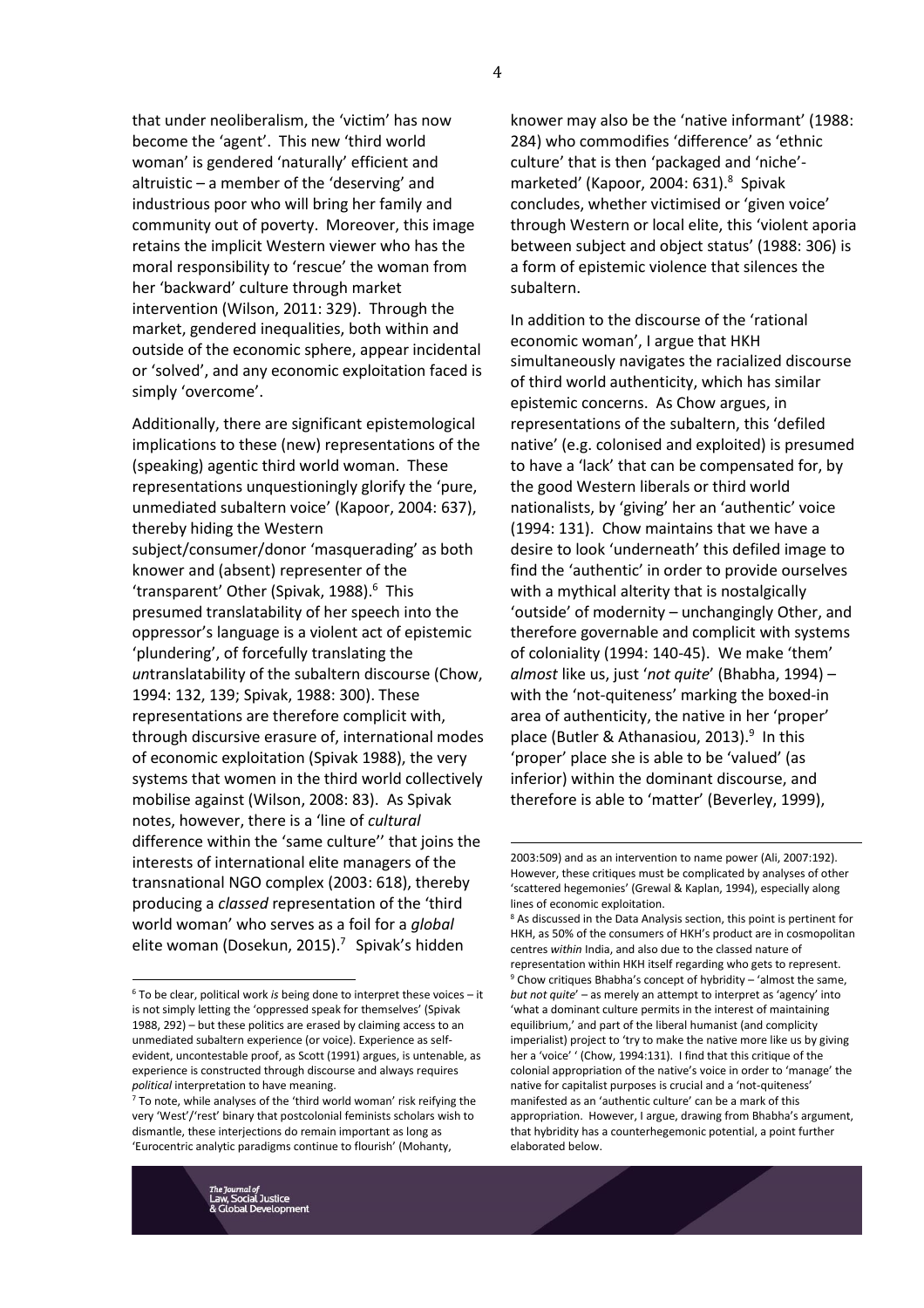while being epistemically alienated<sup>10</sup> from this 'authentic' representation.

This notion of 'authenticity' has considerable currency within the handicraft market, a market in which material products ostensibly 'represent' the producer. 'Authentic craft' is many times framed in a self-congratulatory light of facilitating indigenous artistic 'renewal' or preservation of age-old traditions and frequently draws from notions of the 'primitive' Other ('mystical' and 'unchanging') (Myers, 1991), bringing about an 'imagined access to a world of difference,' that 'enhances' the consumer's knowledge and power (Phillips & Steiner, 2002: 3). Creating the 'authentic' oftentimes *depends* on a separation of the producer and consumer in order to create the appearance of the authentically Other (Steiner, 1995). However, this authenticity is considered to be destroyed through commodification, as it becomes 'tainted' by catering to consumer needs (rather than its 'original' use), and therefore, with hybridity suspect, the (inevitable)

**.** 

commercialisation of the authentic good in the market must be carefully concealed by becoming an 'artefact' of some distant past (Phillips & Steiner, 2002: 4). Where 'hybridity' is valued, it tends to be homogenised as some ethnic third world Other that shares a common 'primitiveness' (2002: 18). The authentic craft, as Venkatesan (2009) notes in India, can serve for nationalist purposes (in collusion with imperialist ones), with elite groups dictating the terms and conditions of the 'quintessentially Indian' (2009: 81) by displacing local artisans from the complexity of their social situations to become symbols of national identity. Therefore, the artisans become specific subjects – 'traditional' craft producers – with particular agentic capacities that 'conserve' power relations.

The discourses of the female entrepreneur and the authentic native are both outgrowths of coloniality while also inherently paradoxical. The incongruous representations of the 'third world woman' requires, at times, a 'rational economic woman' who freely acts in the market, and at other times (or at the same time), an 'authentic native' who represents her unchanging, premodern culture. This acts as a contradictory incitement to 'modernise' (or develop) through neoliberal economic systems ('to become like us') and to remain the statically 'traditional' as part of some prehistoric past ('*but not quite*'). Both these discourses, I argue, profoundly shape the space that HKH acts in – constricting the artisans' *discursive* legibility and their *material* opportunities.

Furthermore, the all-female craft work within HKH must also be considered in the context of the *gendered* forms of capitalist exploitation discursively (and materially) founded in women's role within social reproduction. As many feminists argue (Barker, 1999; Nelson, 1995; Bjornholt and McKay, 2013), the autonomously self-sufficient (and disembodied) market actor in the world of 'production', is an ideal that tends to be more attainable for men, marginalising traditional women's roles associated with non-market and 'reproductive' activity. However, at the same time, as several Marxist feminist scholars note (Luxemburg, 1951; Mies, 1986; Hartsock, 2006),

<sup>&</sup>lt;sup>10</sup> I use the term 'epistemic alienation' to draw together Spivak's idea of 'epistemic violence' and concepts of 'alienation', by Marx and coloniality scholars, from what one materially and culturally produces. By 'epistemic violence' I refer to the silencing act of hegemonic discourses in explicitly or implicitly denying the capacity for a marginalised group to produce knowledge (Spivak, 1988). In *Economic and Philosophic Manuscripts of 1844*, Marx discusses alienation as an estrangement from the product and the production process within capitalism, as the capitalist, not the worker, controls the creation of this product and the product is for the purpose of an external consumer (as opposed to a use-value product). For Marx, the product is meant to *represent* the worker, as a form of selfexpression or 'objectification of labour', which is cut off through capitalist relationships.

Marx's theory of alienation focuses on the individual's lack of selfrepresentation while dislocating the individual from any particular culture from which he (sic) is produced (a gendered and racial blind spot regarding the 'local' that Spivak [1988, 279] notes). However, as the (Foucauldian) subject is brought into being through discourses that belong to specific cultural contexts (Butler, 1993, 1997), an alienation from 'oneself' necessarily implies an alienation from the *cultural* production of one's being. Furthermore, in the context of coloniality, the colonised, by becoming a cultural relic of an authentic 'past', are 'plunder[ed] of their place in the history of the cultural production of humanity' (Quijano, 2000:541), resulting in a '*temporal* displacement or alienation of *space*' (Alcoff, 2007:85) in which the colonised's sense of time is so that they '[see] 'now' as occurring in another space' (ibid). Colonised people's knowledge is 'systematically delocalized' with 'somewhere else' as the 'reference point', and so the colonised are dispossessed of their means of knowing – 'It no longer knows' (89).

Therefore, coloniality results in the alienation from one's cultural representation, as is often the case in the handicraft space, through the creation of a product that represents *someone else's* idea of their 'authentic' culture, with that someone else's sense of space and time as the reference point that this idea of the 'authentic' refers to.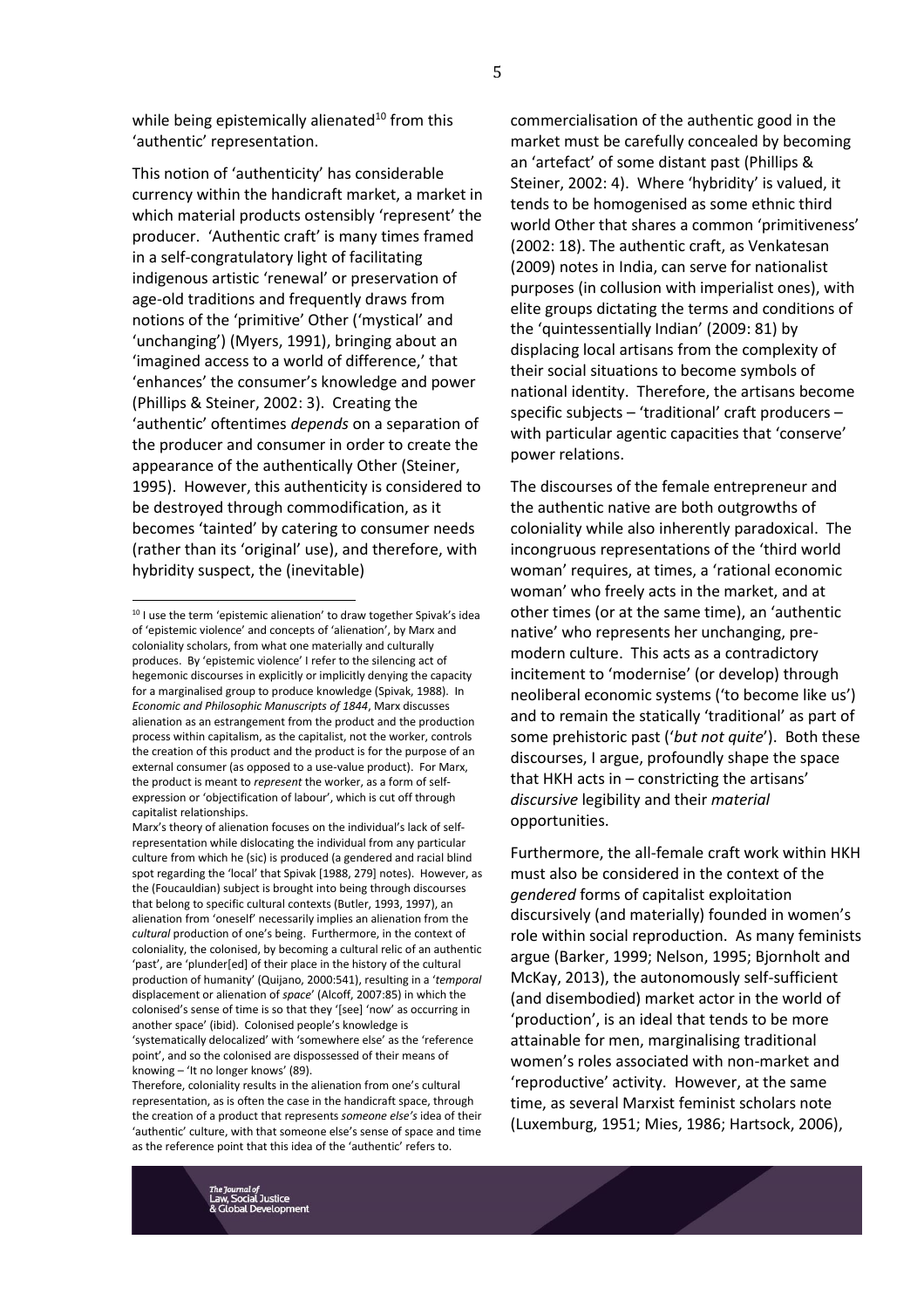capitalism depends on the availability of a labour force that is more flexible (and therefore, exploitable) than the male employer/employee capitalist relationship of production, including women's work. As Mies (1982) argues, the ideological construction of women as 'housewives', and therefore 'non-workers', serves to devalue women's work, thereby allowing for the invisibilisation and super-exploitation of women in their reproductive role *and* when brought into capitalist systems of production as (non-) workers.

I argue that HKH artisans' embroidery work constitutes 'women's work', associated with the *cultural* reproduction of their communities, with important de-valuing consequences of this gendered labour. As many feminist scholars argue, especially with respect to alternative economies (Hillenkamp, 2015; Guérin & Nobre, 2014; Díaz, 2015), the gendered division of production and reproduction must be dissolved for a truly *alternative* economic structures. 'Reproductive' labour must be valued and allowed autonomy through access to the 'productive' sphere, while 'productive' labour must serve the purpose of 'reproducing' flourishing human lives (Díaz, 2015). Valuing HKH artisans' (cultural) reproductive labour within the productive sphere may be a step in this direction, blurring lines between 'productive' and 'reproductive' labour. Nevertheless, this revaluing is limited by what is considered valuable in the market. Furthermore, in order to closely analyse the subject-production of the 'authentic craftwomen', we must take into consideration that the racialised epistemological underpinnings of exploitative systems differentially situate globally disparate gendered subjects. I maintain that the new, neoliberal 'rational economic woman' and the 'authentic native', instrumentalises patriarchal and racial ideologies so that, instead of invisibilising gendered labour, hyper-visibilises a very specific (and inferiorised) production of an (authentic) entrepreneur that proves useful to capitalist systems, doing little in terms of re-*valuing* the gendered labour of racialized women.

Yet, are the discourses of authenticity and third world female entrepreneurs totalising, overdetermined by oppressive systems of coloniality? As Foucault states, relations of power are 'mobile, reversible, and unstable' as they exist '*only* insofar as the subjects are free' (1997: 292) to do otherwise and, potentially, to demand to be governed differently, '[not] in the name of those *principles*…not like that, not for that, not by them..[not] at that *cost*' (2007b: 44-45, emphasis added). In a postcolonial context, Bhabha argues 'a reformed, recognizable Other, *as a subject of a difference that is almost the same but not quite*' (1994: 122), retains a necessary 'Otherness' – 'its slippage, its excess, its difference' (ibid) – to preserve the inferior status of the colonised, but also due to this 'slippage', there remains an *unpredictability* in this subjectification process that is a threat to colonial epistemic authority (ibid). Therefore, this subjectivity is *hybrid* due to the hegemonic powers that have marked its existence *but were never complete*. Rather than being an 'inauthentic self,' hybridity serves to critique dominant narratives, as this discursive 'incompleteness' flies in the face of 'myths of nationalist or imperialist hegemony that are employed to justify cultural domination and discrimination' (2007: 8). While criticising an elite cosmopolitanism that benefits from neoliberal systems, Bhabha argues that hybrid perspectives demand a 'vernacular cosmopolitanism' that 'is inflected with the discourses, experiences, and social dialects of those who are defined as minorities' (2007: 10) and that is committed to a right to difference without resorting to notions of authentically pure cultures. However, I argue that hybrid subjectivities are spaces of *potential* for counterhegemonic politics, but can also be coopted by larger hegemonic systems. Therefore, the transformatory *effects* of hybridity within the above discussed systems of domination and exploitation is critical for analysis.

Therefore, while the realm of 'empowerment' remains a contested place among neoliberal market and holistic feminist models, $^{11}$  I am

<sup>&</sup>lt;sup>11</sup> The differences between the neoliberal and radical feminist forms of empowerment is thoroughly discussed by Mayoux (1995), Cornwall and Rivas (2015), Wilson (2008), and Cornwall, Gideon, and Wilson (2008).

It is important to note, however, these discursive 'battles' over 'empowerment' are not simply a Manichean fight for hegemony, but are discourses that confront each other just as much as they share a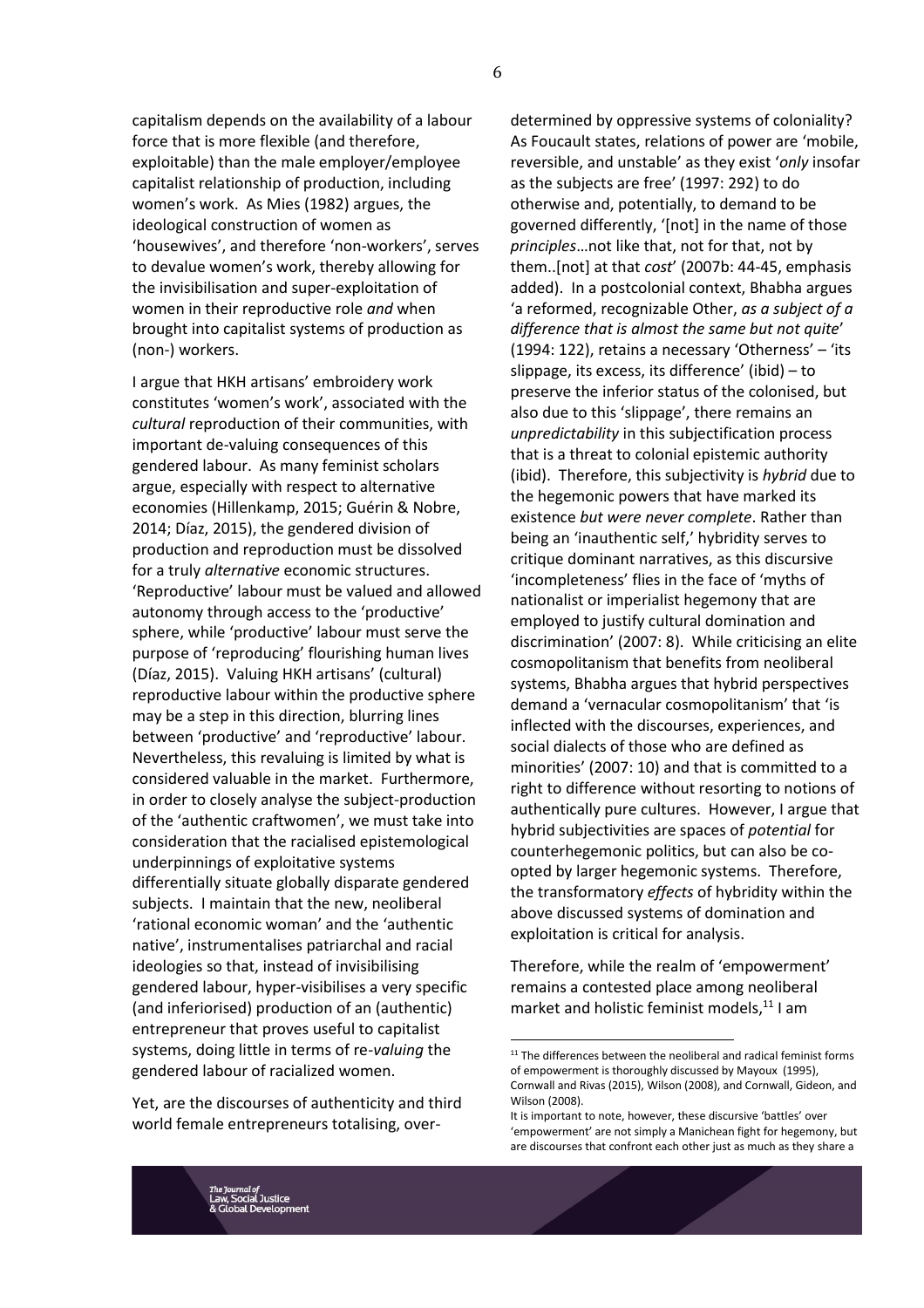interested in analysing the production of the hybrid subject within the global market, as negotiated through politically unequal transnational discourses of empowerment that resist and re-assert systems of coloniality. Drawing from Abu-Lughod (2010) and Madhok's (2013) research on rights discourses, I analyse the political 'work' that these developmentalist discourses do for the artisans, specifically, the 'freedoms' and 'costs' (Rose, 1999) of this particular development subject within the market. As Sharma (2014) notes in her analysis of Indian development organisations' strategic usage of neoliberal language, neoliberal discourses do not *determine* the politics of empowerment, but there can be significant 'manoeuvrability' within governing structures that allows for more radical practices (2014: 95). Similarly, I am interested in analysing this manoeuvrability within neoliberal developmentalism at HKH, made possible through hybridity.

In addition, I look to analyse the power dynamics of developmentalist discourses through *representations* as they travel (as they must) across different geo-political market locations – travels, which, I suggest, significantly constrain this manoeuvrability and allow for larger governing structures to remain intact. Therefore, in this paper I analyse *how* the production of the 'authentic craftswoman', as a hybrid subject, through layers of representation, is governed differently, at what costs, by what values, to what (and whose) ends. As Quijano notes, we cannot simply seek to change systems of *economic* exploitation, as the underlying mechanisms that underwrite this exploitation are colonial systems of *social* domination based on Euro-centrism (2006). Therefore, a transformative agenda requires that the *political* remaking of social

relations in addition to *material* changes in capitalist structures. However, drawing from Spivak, I ask, what happens when (gendered) members of alternative economic spaces are unable to participate in political places of decision- and meaning-making? Even when we describe the subject as the 'vernacular' cosmopolitan, just how 'vernacular' can she be in order to be 'heard' by hegemonic systems? What kind of 'translations' need to happen? It is here, I believe that the politics of representation prove central. In my analysis of HKH, I explore the layers of representations (and representers) within market structures that heavily mediate how the artisans, as hybrid subjects within HKH, a hybrid entity, become governed differently.

#### **Methodology**

In this study, I conduct a close textual analysis of interviews and marketing material on website pages. I focus on HKH, as I am interested in analysing developmentalist market discourses within alternative economies, which aptly describes HKH.

The interviews are of HKH's one non-voting board member (or 'expert director'), two founders (or 'mentors'), and  $CEO.<sup>12</sup>$  The expert director is a representative from Mahila Sashaktikaaran (MS), $^{13}$ Anju, while the two founders, Kamlesh and Lakshmi, are considered 'consultants',<sup>14</sup> providing strategic advice and vision for HKH and Anand is the CEO.<sup>15</sup> Three interviews were conducted in English and one in Hindi, with all transcribed,

common interest in producing (different) subjects of development through 'encounters' with local knowledges and discourses (Madhok, 2015:115). However, due to the limitations of my study, as discussed in the Methodologies section, regarding my access to the artisans' themselves, my analysis tends to centre on 'neoliberal' and 'holistic' empowerment logics. Furthermore, as with the neoliberal entrepreneurial subject, the (holistically) empowered subject also comes at certain 'costs' in its production as well, running risks of participating in 'the machinations of colonial feminism and the politics of 'global sisterhood' ' (Mahmood, 2005:36). 'Empowerment', in other words, is not an uncontested good. My analysis, therefore, centres on the political effects of these developmentalist discourses within systems of coloniality.

l <sup>12</sup> All interviewees signed written consent forms, either in English or Hindi. All participants have been given pseudonyms in this article. <sup>13</sup> As described in more detail in the Data Analysis section, while the majority of the board is reserved for the artisans, producer companies, as stated in each company's memorandum, are allowed to have a limited number of 'expert directors' who do not vote but can give professional guidance. HKH used to be a part of the women's empowerment NGO, MS, but later became an independent entity, while still maintaining close ties to MS. While not required, it is understood that one of the non-voting board members will always be a representative from MS, who will advocate for women's holistic empowerment.

<sup>&</sup>lt;sup>14</sup> The role of 'mentors' is not specifically stated within the memorandum, but is allowed as hired consultants, who cannot be members of the cooperative.

 $15$  For ease of discussion, I call this group of people the 'management group', as this group gives important managerial advice and drives HKH's overall vision. However, it is important to note that there are 18 non-member staff members at HKH who also take a part in various managerial roles.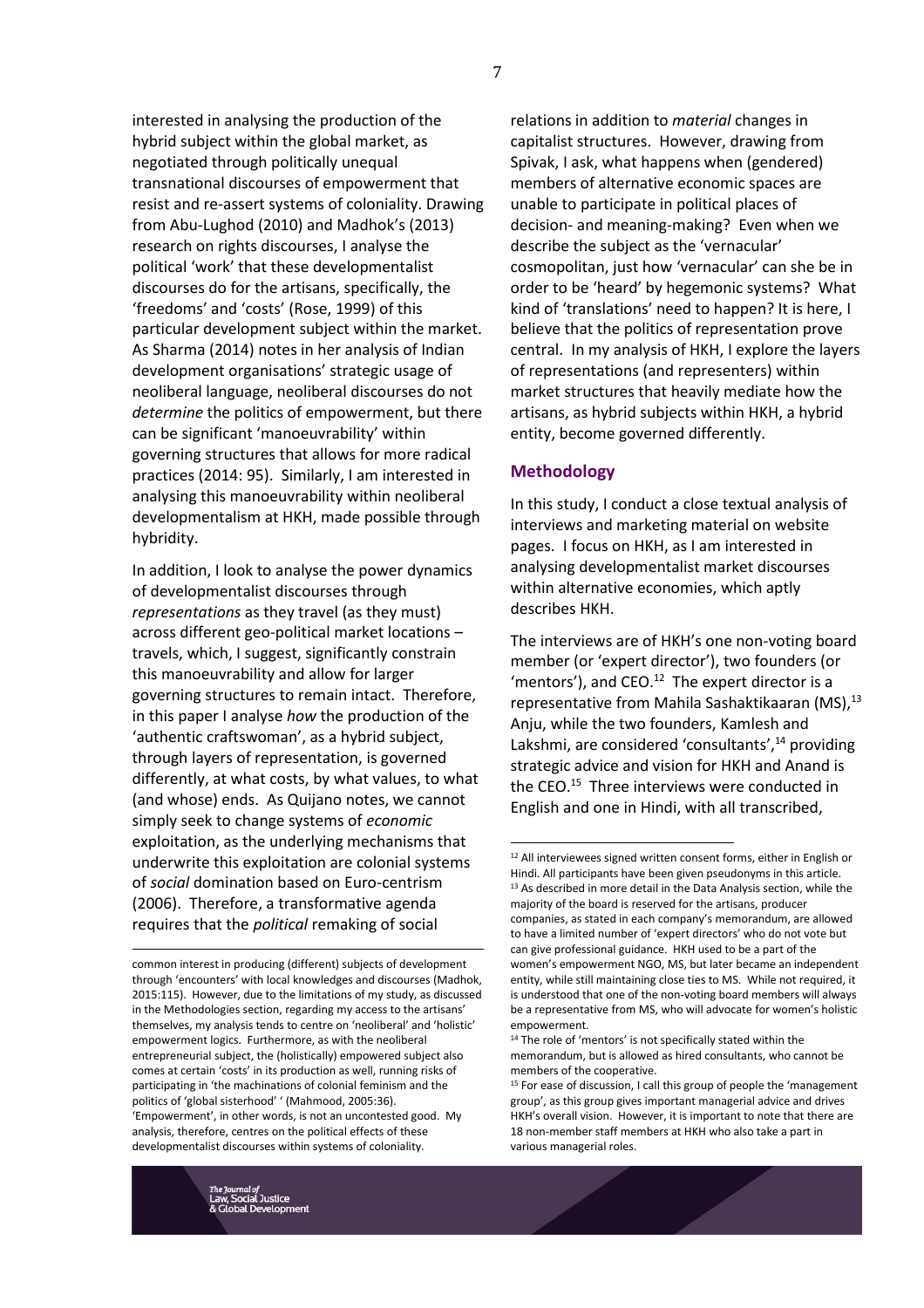translated into English if necessary, and then coded. These interviewees were chosen for practical reasons, as the interviewees speak languages that I am fluent or at advanced levels in (English and Hindi, respectively), while the artisans largely speak the local language.<sup>16</sup> However, while limited without the artisans' interviews, an analysis of the discursive space of this particular 'node' in the market – that of the management group – is a useful beginning. These '(nonrepresenting) representers' (Spivak, 1988) provide the face of HKH (and therefore the artisans) to international markets, and have also set up governance mechanisms to ensure the artisans and their work become intelligible to larger market systems.

Additionally, to understand the artisans' representations as they travel, I conducted a close textual analysis of two pages on the website<sup>17</sup> of the International Folk Art Alliance (IFAA).<sup>18</sup> I chose the 'Who We Are' and the 'What is Folk Art?' pages, as these get to the heart of questions of representation and IFAA's role as representer.

#### **Data Analysis**

**.** 

In the following section, I analyse representations of the artisans within HKH and through market travels, focusing on the representations' (counter)hegemonic effects, which shift depending on their geo-political location. I specifically analyse how these representations draw on concepts critical to the handicraft space, particularly 'authenticity', 'value', and 'sustainability', which take on neoliberal and

colonial definitions or exceed and resist them. I maintain that these representational meanings are heavily negotiated within the market by HKH staff and the artisans themselves, producing an 'authentic craftswoman' who, contrary to hegemonic discourses, values collective market practices and actively sustains ever-adapting and changing local traditions. However, this subjectivity is a struggle within a market that renders visible 'empowered' third world entrepreneurs and 'authentic' (read: 'premodern') artisans, and therefore, meanings acquire hegemonic forms within the market. Furthermore, the necessary representation within the cooperative structure itself points to the limits of 'vernacular' cosmopolitanism within a cooperative context, due to barriers to knowledge production that lead to more control over economic structures by privileged groups.

I begin my discussions of HKH by providing an overview of their history. This is not to give an 'objective' historical depiction, but to place HKH in the discursive space in which those in the management group negotiate and draw from in their representations of the HKH artisan, particularly in relations to questions of valuing, revaluing, and sustaining women's 'authentic' labour in a market context.

#### *A History of MS/HKH*

l

Barmer, a remote desert area with relatively recent links to India's state and national governments<sup>19</sup> as well as commercial markets, started to be visited in the 1950's and 60's by outsiders, both tourists and tradesmen, who became interested in local embroidery work. Barmeri embroidery work had been a cultural practice, a necessary skillset passed down by female relatives to teach girls to make embroidery collections for their dowries. When brought to the market, the question from the inception was – 'what is the *right* value?' <sup>20</sup> – with no clear 'translation' into the market's monetary language. As a result, middlemen controlled commercial

 $16$  Also, given the short period of time, interviews would have been difficult with the artisans themselves due to power differentials between me and the artisans. My position as part of a 'hegemonic monolinguistic culture' (Spivak, 1993:192) has meant that despite not speaking with the artisans directly, I have been able to 'speak for' (Spivak 1988) them. Without the artisans' perspectives of their own subject-production, speaking for the significantly less privileged artisans is both ethically and epistemologically of concern. Therefore, any further endeavours in this research should involve conversations with the artisans themselves, which will require more time.

<sup>17</sup> See Appendix A for images and description of the IFAA website. <sup>18</sup> IFAA is an organisation in Santa Fe, New Mexico that organises the International Folk Art Market every year for artisans to connect with potential clients to sell their craft products. HKH has attended this festival for several years, with, at first, some difficulty getting accepted into the market (see footnote 29). This festival is now an important 'market-making' avenue for HKH, as well as many other artisan groups.

 $^{19}$  Barmer, as the district within Rajasthan that borders Pakistan, is considered to have stronger cultural and historical ties, including local languages, with communities across the border than with the state of Rajasthan (as recounted by Punitbhai).

<sup>20</sup> As Punitbhai recounted, 'there was no *right* costing to that. It's like a *perceived* value.'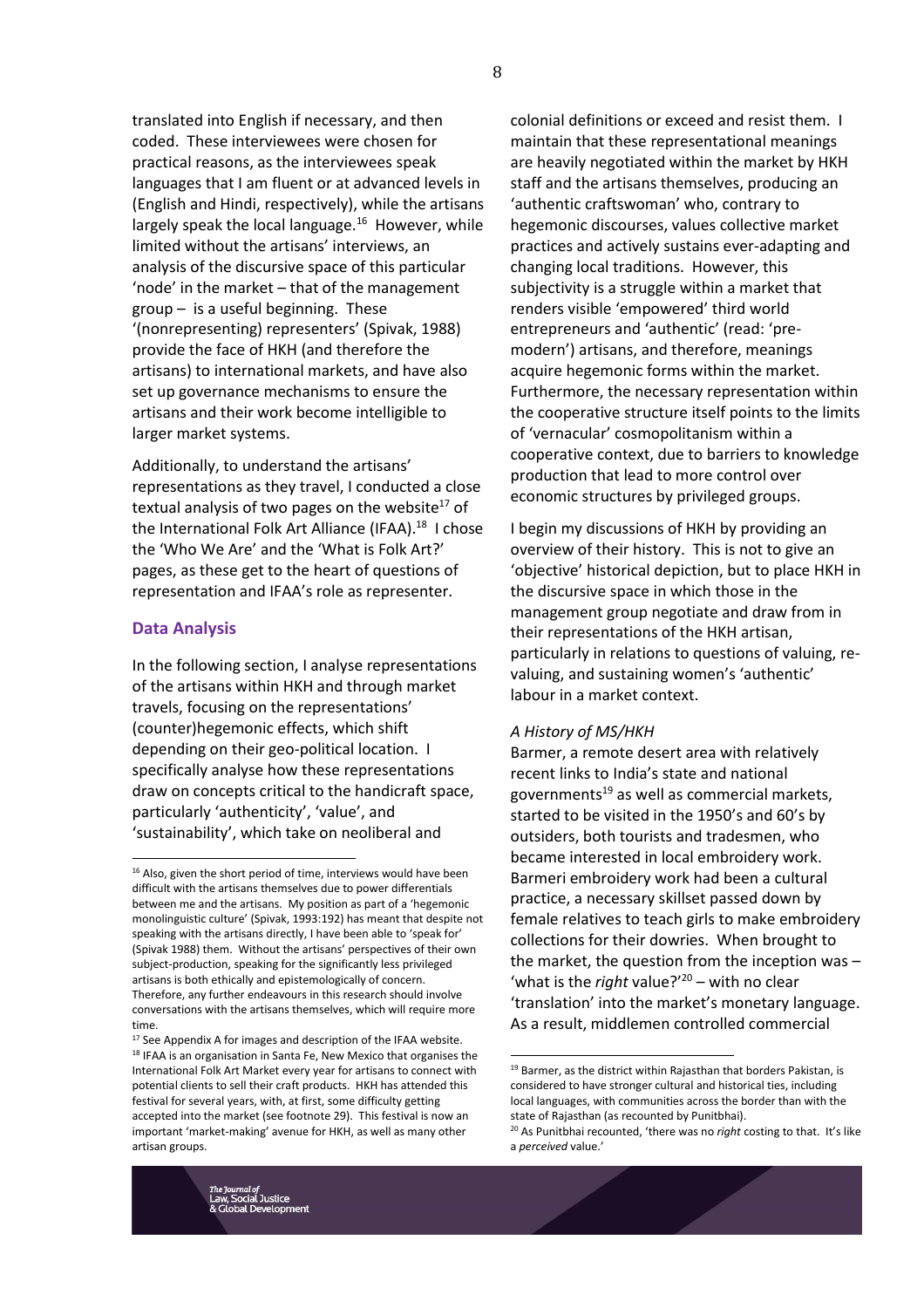production and pocketed the returns, with the women as mere piecemeal 'labourers'. Furthermore, as these middlemen prioritised quick turnarounds, the quality of the 'authentic' embroidery work began to deteriorate. Organising embroidery production, in contrast to Barmer's male-dominated craft, was difficult, as this work was (and continues to be) home-based.

In the 1970's, Rajasthali, the brand of the stateowned Rajasthan State Handloom & Handicraft Development Corporation, became a primary distributer of Barmeri embroidery work, as part of a development strategy for both incomegeneration and women's empowerment. After conducting several craft initiatives, the Corporation tasked a Jaipur-based development organisation and local Barmeri professionals with investigating the effects of Rajasthali's works. These investigators found that despite market linkages, women had little control over production processes, received meagre piecemeal returns, and had many issues unaddressed by the market linkages (health and education concerns, decisionmaking processes in the household, etc.). In response to these findings, the group of development workers decided to create an NGO, founded as Mahila Sashaktikaaran (MS), in order to both provide a sustainable solution to both remove the middlemen, giving the women the 'real artisanal price' and decision-making control, and also work towards holistic empowerment goals.<sup>21</sup>

Once founded, MS continued to work with Rajasthali as an important linkage to the market, although this proved to be limiting. Through Rajasthali, MS, with the artisans, began to learn market standards and timelines, while also having a dependable market for their production. MS brought women into management processes in collections and quality control as well as

discussions with government officials.<sup>22</sup> However, while Rajasthali proved important for branding and marketing (assessing 'market needs'), market reach was limited, as Rajasthali catered to a mass market. Not only was the commercialisation of once high-quality ('authentic') embroidery work still an issue, but also artisans expressed frustration with the repetitive nature of the work, unable to express their own creativity nor the intricacies of each community's cultural identity. Furthermore, an oversaturated global craft market soon caused Rajasthali to be unable to sell the craft in the market.

In response, MS decided to create an independent brand, HKH, to sell the artisans' products to 'niche' markets that appropriately value the embroidery work. Once separated from Rajasthali as a brand in 1997 and from MS to become a cooperative entity in 2010, HKH aimed to initiate a 'revival to the craft' – bringing back the designs from motifs lost through commercialisation as well as supporting the artisans creatively produce new designs. There has been, therefore, a double emphasis on 'sustainability', as both an enduring craft tradition and as market viability. HKH is also meant as a means for the artisans to reclaim the value of their skills, both remuneratively and creatively.

I bring in this history of HKH in order to understand the discursive narratives and market structures HKH had faced and worked within and against, and to then better examine the ways in which HKH strives to have a different relationship with the market. The question of de-valued women's labour within capitalist systems, particularly the alienating labour of third-world women, is a central concern of HKH, as the artisans' piecemeal work was given little value in the market and the artisans had little say in the product or production process. HKH has sought to re-value this labour by promoting craft that they believe to be 'authentic' (a notion to be further unpacked below), and seeks to sustain this revaluation, despite the governing market forces that relegate this work to a place of exploitation

l

<sup>21</sup> MS began organising other empowerment programs at this time as well, first starting with crèches for the children of women going for labour work as well as women's health initiatives. MS now works in various areas, including women and girl safety programs (such as public safety audits and legal advisors for domestic violence), microcredit and cooperative programs, support for local musicians (such as a community radio), and collectives to prepare women contesting local elections.

<sup>22</sup> As Lataben recounted, government officials had previously told women, 'You aren't artisans, men are artisans. They work with us. You don't do orders.' MS later worked with the government to allow the women to interact as artisans with Rajasthali.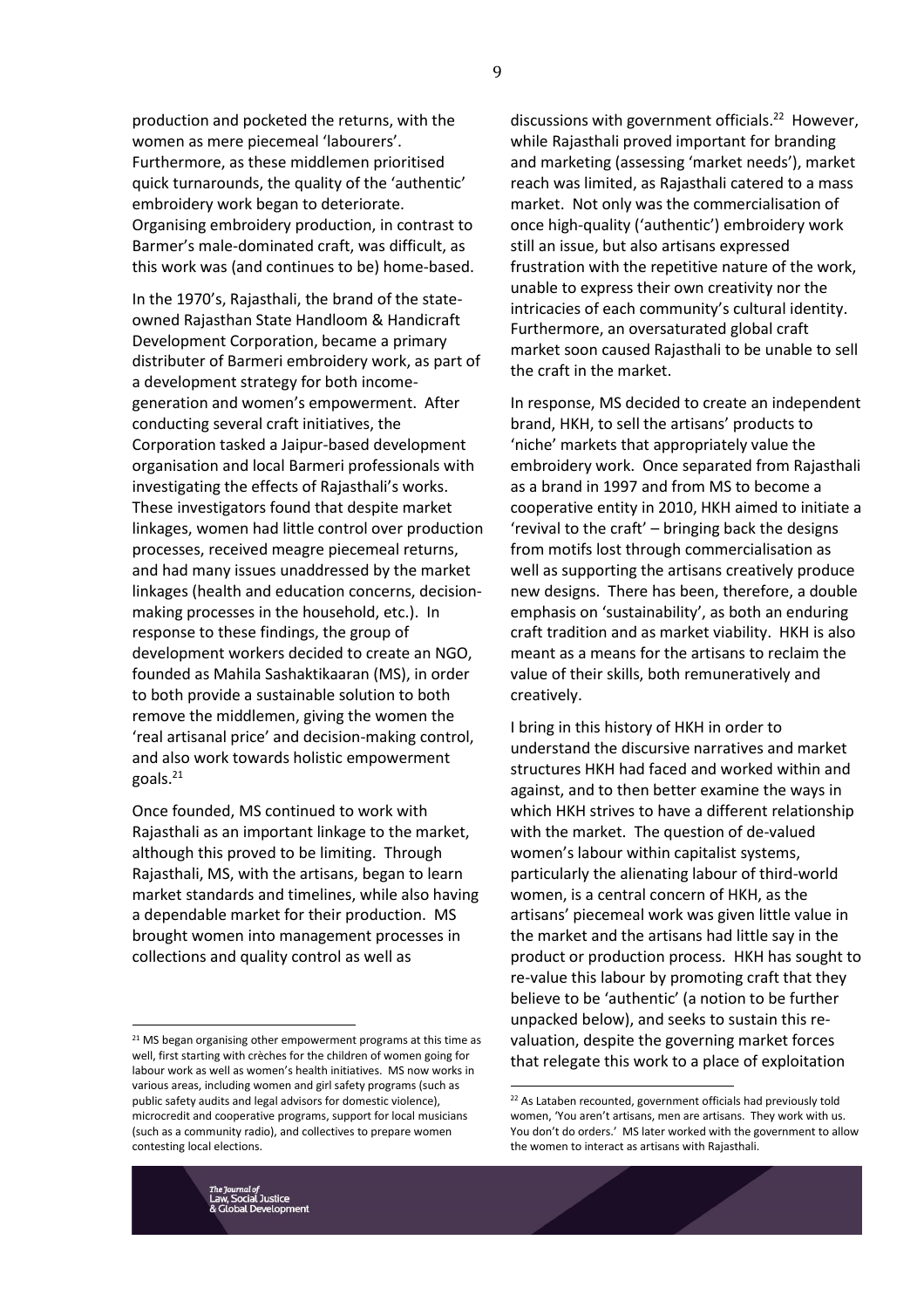and devaluation. As I examine below, HKH's aim to change the value of these women's work within the market does not mean that the artisans are 'free' from market governance. Rather, the governing mechanisms are *different* – hegemonic notions of unchanging authenticity and (third world) entrepreneurship become strong governing narratives – yet, as I shall demonstrate, these forms of governing prove more negotiable through the collective structure of the cooperative.

#### **Analysing Hybridity at Haath Ka Honar (HKH)**

In the following section I analyse HKH's work through the lens of hybridity. I examine the discursive negotiations between narratives of the 'rational economic woman', 'authentic native', as well as the collectively empowered woman within feminist discourse to understand the hybrid production of the authentic craft woman. I begin by first analysing the discourses running through HKH's hybrid economic structure and subsequently, the political effects of the production of the authentic craftswoman as subject.

#### *A Hybrid Economic Structure*

 $\overline{a}$ 

Separating from MS, HKH became an independent entity in order to become self-sustainable while still maintaining an artisan-centric vision. This legal structure, known as a 'producer company' under the Company Act of 2013, falls under the federal regulations of a typical company with additional requirements that ensure the producers receive the company's profits.<sup>23</sup> As

specifically stipulated (and required) within HKH's memorandum, member eligibility is threefold – members must be *women* from traditional embroidery work *communities* residing within the particular *province* in Rajasthan. The structure, therefore, is designed to give membership protection, preventing 'free-riding' from any nonproducers. As Anand points out, if simply there for investment or managerial purposes, 'there is no *relationship* of yours with any sort of a *production*…Those who are working hard, should get the benefit of the work' (emphasis added). This structure, in effect, supports HKH's goals to be 'artisan-driven' while still functioning as a commercial operation. With non-craftswoman workers as 'facilitators', the artisans are, in some sense, the 'real' workers whose reclaimed relationship with production is prioritised, working against material and discursive barriers of 'women's work' (decentralised work, unpaid or devalued, not 'really' [craft] work).<sup>24</sup>

Yet, while profits and ownership are structurally set up in the artisans' favour, the managerial components, as well as crucial non-embroidery labour, is not mandated, leading to divisions between 'ownership' and 'management' as well as embroidery and 'professional' work. The producer company board is allowed to have nonmembers ('expert directors') but they must be non-voting and the ratio to voting members cannot exceed 1 to 4. However, although HKH's artisans have voted in 12 board members, one from each ethnic community (as required in HKH's memorandum), the legal approval process has been difficult due to the women's education levels, leading to only six official voting board members. Furthermore, the artisans, while

 $\overline{a}$ 

<sup>&</sup>lt;sup>23</sup> A producer company is a new form of cooperative within India that differs from the traditional cooperatives in a couple of ways. One is that the regulation for producer companies is under the central government with stronger disclosure requirements, whereas cooperatives are under state regulation and have been associated with issues of corruption and 'arbitrary' and 'inefficient' practices. Under a producer company, the 'one member-one vote' policy remains and there is a limit to the return on capital, but technically, in a producer company, owners as well as certain groups of people, such as those in the supply chain, can buy shares (Singh, 2008:23). However, HKH has decided to permit only member ownership of shares, and the profits on shares are kept particularly low in order to discourage owners from buying shares for investment. Lastly, the producer company is allowed to hire professionals to manage business and regulatory activities, but professionals are unable to own any shares in the company. They can also make up to 1/5 of the board of directors, as 'expert directors' who do not have voting rights. The intention of this structure is to 'co-opt' professional

management skills that many producers do not have, while having a cooperative structure that the benefits the producers (24). Some of the issues with this set-up, in particular, questions of management, are described below.

<sup>&</sup>lt;sup>24</sup> As discussed with Anand, at the time of registration, HKH was the first all-women's company to be registered as a producer company under the Company Act. As noted in several informal and formal discussion I had, there are many regional crafts that are marketed to consumers outside of the area, but the particular nature of embroidery work – decentralised in women's homes without the same economic benefit of centralisation of production – has made organisation more difficult that these other crafts. Interestingly, the gendered aspects of craft 'switch' in IFAA's representations that prioritise a gendered female image of craft, associating images of unchanging 'authenticity' with the role of the (third world) woman.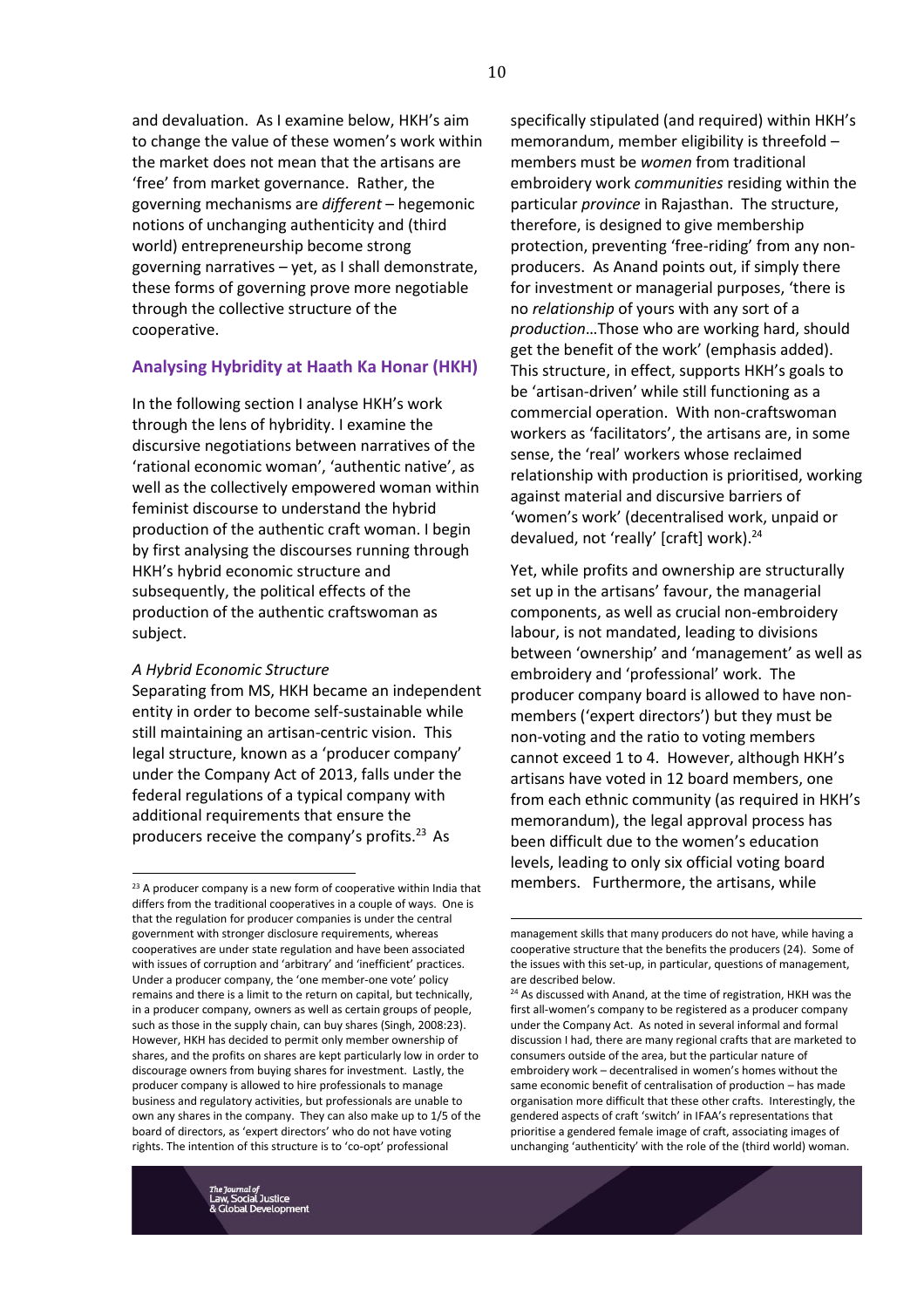making up the majority of HKH's workers, are supported by several crucial units – finance and administration, marketing and sales, design units, etc. – that are vital to the functioning of the company within global markets. Therefore, while artisans participate in management processes, both as board of directors<sup>25</sup> and as part of production and design processes (to be discussed further later), daily business decisions and negotiations with the market as well as reporting requirements are the purview of the business and finance teams.

In discussions about this divide, the management group stressed the necessities of this structure within the market. To be a producer company regulated by the central government, certain documents in English or Hindi are needed for governance and reporting purposes, certain regulations for official audits, and particular accounting practices met with appropriate tax payments – the inevitable 'limitations' of the producer company set-up. Likewise, the artisans, with no formal education, do not have the business skills needed to negotiate the market. This divisions in labour tends to be discussed in terms of 'difference' in skillset, with certain jobs given to 'professional groups' with the particular 'expertise' (that the artisans happen to not have) for 'practical' reasons. Consequently, the final decisions regarding the artisans' *representation* to those outside HKH – whether as government reporting or, perhaps more importantly, to customers – are largely given to educated professionals who have the capacities to navigate the relevant governing structures, whether the government or the market. The market, as Anju states, can be *dangerous* without profit – therefore, a full-time professional team to negotiate the market is necessary.<sup>26</sup> The 'transparency' of the system – the ability of the artisans to access the books and the management themselves (even the ability fire them) – is understood as a means for the artisans to hold management accountable.

In these market negotiations, the marketing/sales group requires that their clients<sup>27</sup> recognise HKH's work as high-value, artisanal products. One of the HKH sales team's major negotiations is over timelines – as Kamlesh explained derisively, 'this is not a factory line production' – as women have seasonal holiday obligations and sudden emergencies, but also as their work is a creative process that cannot be 'on demand'. Furthermore, marketing and sales require that the products be presented with other 'high-skill' products (with a similar branding 'vision') – as Kamlesh states, 'the way *we* value it.' These teams also look to share the same values with their clients – respect for 'authentic' craftwork and commitment to ensuring the 'right' and 'fair' price for the artisans. HKH is therefore particular with their client choice, interested in long-term relationships that can be sustained through certain common values. Through these relationships, HKH is able to guarantee work for the artisans, rather than depend on the whims of market fluctuations – allowing for a sustainability, or 'freedom', through the market that enables HKH to demand *certain* ways of governance (regular, 'fair' work) by abiding by particular ('authentic') terms.<sup>28</sup>

Nevertheless, several interviewees did note the issues with respect to how markets regulate production. As Anju explains: 'Let's say 'I want a bag', but for me [as a consumer] embroidery is

 $\overline{a}$ 

<sup>&</sup>lt;sup>25</sup> The board makes important decision regarding profit allocations, membership decisions, high-level business strategies, etc. <sup>26</sup> Anju, as the MS representative advocating for women's empowerment on the board, tended to portray more tensions between (holistic) empowerment and market goals than the other interviewees. One example is Anju's discussions of the meetings to explain business strategies to the artisans, which at times was put by the wayside during peak seasons. As Anju remarked – 'Fine, go on with production, pay attention to the market, but remember, this is women's empowerment and *that* is what you need to sustain.'

<sup>&</sup>lt;sup>27</sup> Most of HKH's clients (60%) are not the end-consumer, but are businesses, as part of a 'B2B' or business-to-business model, that then sell to their own customers. Some of HKH's clients include museum shops, DIY stores, boutiques, to name a few. <sup>28</sup> Engaging in the 'politics of authenticity' have proven to be more 'sustainable' (or freeing) than either the 'politics of emotions' or mass production when they had previously worked under the state government. Kamlesh and Lakshmi, who calls the former, 'sympathy buying', both noted how this buyer – the one who buys simply because the women are 'poor and oppressed' – is the 'wrong type' of buyer, as they can be fleeting, depending on their feelings at the time. Kamlesh also recounted the increased freedoms due to market sustainability after MS took over from the state government, returning to the state government's handicraft unit to sell their high quality 'authentic' products and stating, 'the tables have turned now HKH will create the products and present you the samples, you can order whatever you would like to buy, and if you're not interested, then we would find outside markets.'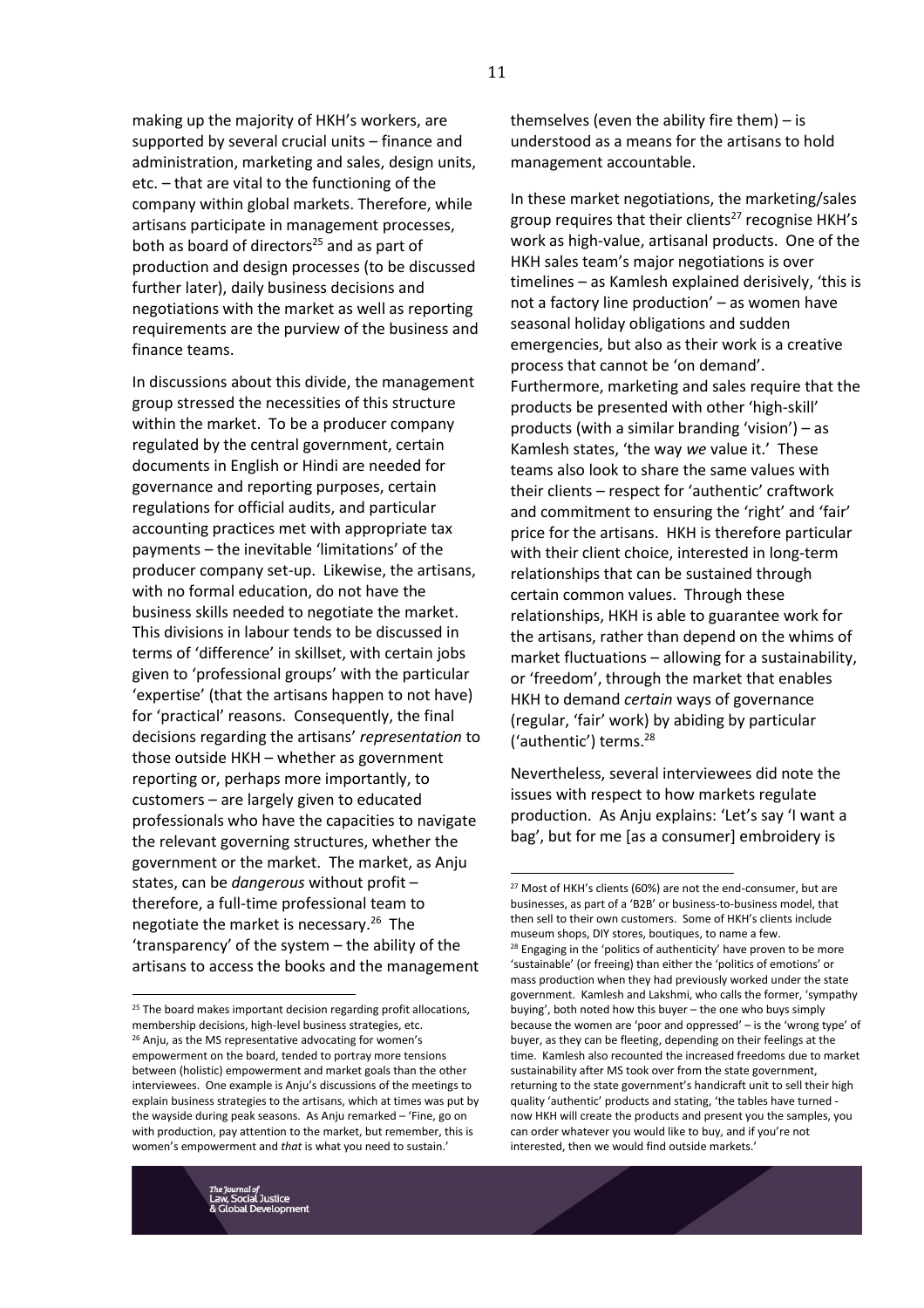not the main concern. The bag is. So, what will I do? I will look at the bag. But HKH, through this work, looks to sustain the art, and the culture, the women's occupation, their skill.'

The governing apparatus of the market, at times called market 'needs' or 'requirements', is structured around the preferences of the consumer, which, while able to be swayed, will always need to be considered by the producer in an exchange relationship. HKH, as a collective entity with claims to authenticity, which slides in its meanings from producer to consumer, $29$  may be able to demand a certain recognition of value, but must always consider what someone *else* will want. This someone else will likely be in a privileged location, and may only understand value through a version of authenticity that can leave the producer epistemically alienated from her product.<sup>30</sup> This is particularly violent in the commodification of the producer as part of the product itself – she must sell her 'authentic' self along with the product as part of the product's 'value'. Additionally, there is the political work of those entrusted to 'take care' of the artisans' 'interests', who are, in fact, *representers* speaking for the 'oppressed'. Access to books (that the

 $\overline{a}$ 

 $30$  This alienated form of authenticity is further discussed in the analyses of advertising material at the end of this section.

artisans cannot read) or the ability to fire educated employees (who provide necessary market linkages) does not erase these power differentials. However, this space *is* negotiated – at the level of cooperative ownership and client relationships, but also by the artisans themselves as market subjects.

#### **The HKH Craftswoman as Hybrid**

The 'authentic craftswoman' at HKH is a result of the negotiations and confrontations in the production of the (empowered) subject of freedom. The HKH artisan, in collective efforts as part of a community, draws from connections to her heritage to create products that are marketable but not (or less) alienated, translated into legibility, but not (or less) violently so. This process of acquiring legibility in dominant discourses is not merely in terms of 'knowability' and 'governability', but is a way to demand visibility and value as self-defining craft subjects. In other words, intersecting and competing neoliberal and holistic discourses of an 'empowered' (female) subject have produced HKH's market-savvy artisan, both disciplined by and negotiating the market, with creative capacities for reclaiming and re-defining her identity as a *collective* process, but *specifically* and *only* as a craft producer.

As empowered market subjects, HKH artisans negotiate pricing – a capacity fostered by MS/HKH staff – and also validate the right value of the product based on the time and intricacy of the work. As Kamlesh explains, MS/HKH's mission is to build an 'awareness through a critical thinking process.' Yet, for MS/HKH, empowerment meant negotiation skills as well – as Lakshmi explained, 'You [the artisans] have to be able to *convince*. There's a struggle for it [the price].' Therefore, HKH supports the artisans' capabilities to understand what they can and cannot demand within market structures. While disciplined by the market, the artisans also have the right to negotiate the market, in fact, due to HKH's notions of authenticity that demand that the artisans' own assessment of value not be jeopardised in the market. Each community prices motifs based on work and skill required, which, if

<sup>&</sup>lt;sup>29</sup> While this 'slide' is described in more detail in the following section, one telling example of the discrepancy and, at times, conflict in notions of 'authenticity' can be seen in HKH's initial interactions with the IFAA, which centred around the 'authenticity' of HKH's products. HKH was originally rejected from IFAA's annual craft festival for a number of years as they were considered too large of a production unit, with 1200 artisan women. IFAA defined artisans as much smaller in size – 1200 was too close to perceptions of industrially produced products (read: 'commericalised'). Ironically, HKH has difficulties working with larger brands that 'support local craft' (such as 10,000 Villages) as they are unable to produce the mass-required amounts that these 'producer-friendly' initiatives require. When HKH was finally accepted into the Santa Fe craft festival, they were requested to bring with them not only their internationally marketable products, but also their 'traditional' clothes and other embroidered items. Anand recounted, in exasperation, how bringing these clothes from India was entirely unnecessary as HKH was well aware that customers would be uninterested in buying these goods (the purpose of the festival being, supposedly, not merely the display of the 'authentic' for Western eyes but for market-making purposes). HKH brought the traditional clothes, and then brought the clothes back to India, as none were sold. Ironically, while HKH needs to have a certain number of artisans to reach an economy of scale to achieve a level of clout within the global market and must also cater to certain cosmopolitan tastes, the drive among global market gatekeepers to maintain certain notions of authenticity actively discourages this from happening.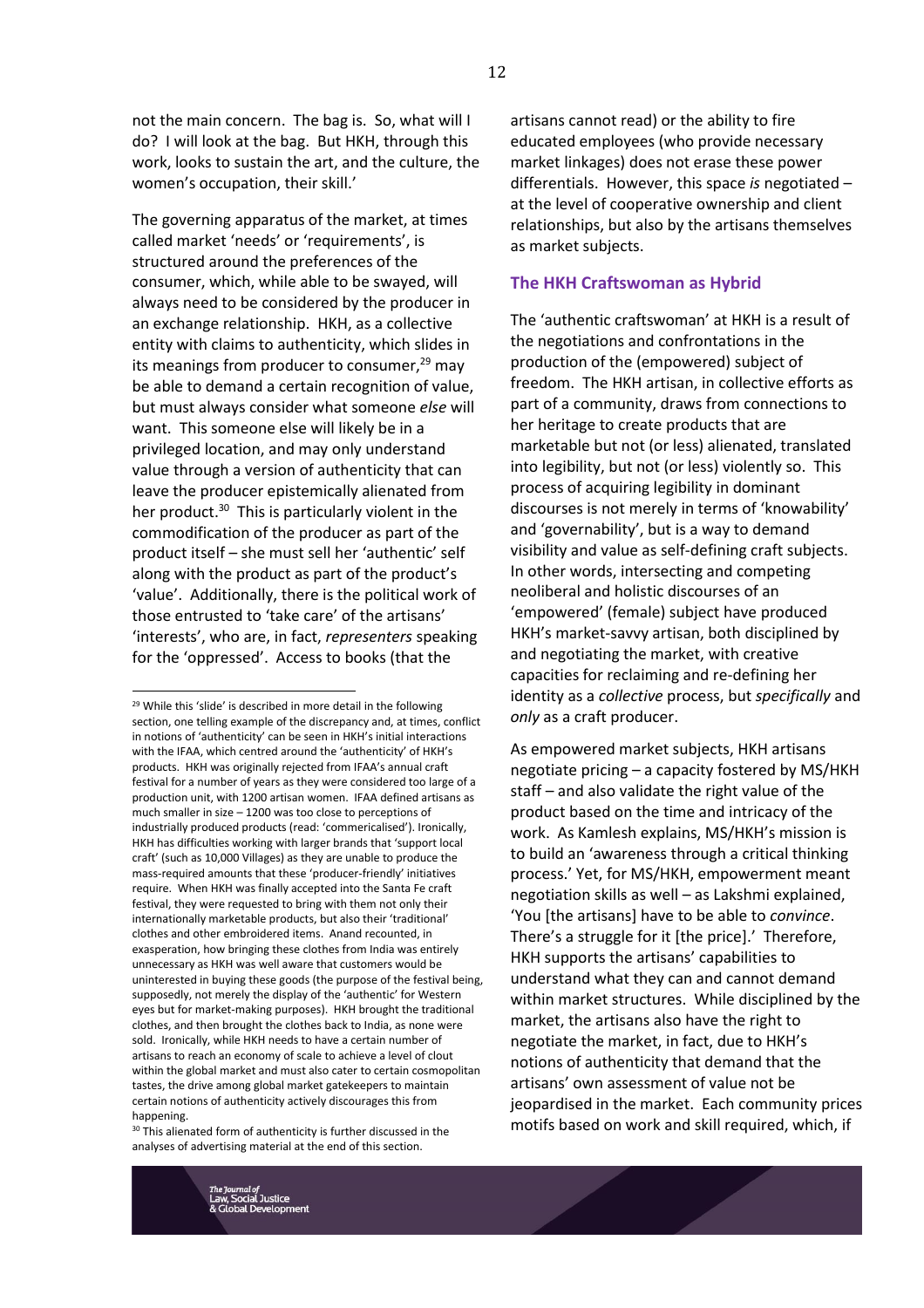disregarded, leads to consequences in production decisions.<sup>31</sup> Therefore, the communities must *authenticate* the value of the product with the 'vernacular' price, while always in negotiation with the sales teams. In other words, while artisans do not solely determine the price, the is an *epistemological* necessity within HKH's understanding of authenticity that requires that the artisans' assessment of the price contribute to the final valuation.

The creative work within artisan design groups and with other HKH teams, as a collective process of co-production, underlies HKH's notions of authenticity. Product creation is discussed in terms of *translation* of traditional designs into marketable products – a process, while structured by market dictations, becomes a creative (or 'productive') process with multiple negotiations between market teams and artisan designers in order to ensure market intelligibility while maintaining communities' self-defined forms of expression.<sup>32</sup> In HKH's workshops, artisans create designs for their communities' design bank, with older generations recollecting old stitches, in conversation with younger generations creating new embroidery ideas.<sup>33</sup> Therefore, community designs are not static 'preservations' of age-old motifs, but are actively re-thought and re-

 $\overline{a}$ 

conceptualised from within each community. As Anand explained, 'we have given space to change. But change which is *brought in by the community, not by the market* or by the outside' (emphasis added). The product is not simply to cater to the 'market needs', but, as Anand elaborates, is '[what] the artisans want to express – that is what we will make marketable.' The product 'becomes the medium to *represent* and *present* their skill.' If it does not, there is no 'point' in producing it, as HKH's mission is not sales for the sake of sales, which would severely alienate the artisans from their own product. The hybridity of HKH's product demands a mixture of old and reconceptualised cultural ideas that is dynamic and changing, refusing stagnant and appropriated notions of Others' cultures.

Through design as well as production-related tasks, HKH encourages managerial roles as part of the organisation's empowerment goals, but also as part of the process of disciplining the artisans to adhere to certain market standards. During an initial exhibition, Anju recollected the artisans' realisation – 'our embroidery has a lot of value, but because of the quality, we are not realising this value.' 'Quality', with ties to authentic (noncommericalised) handmade craft, is a key marker of value within the market, with trainings and 'learning phases' at HKH for new artisans to 'sharpen' their skills. As 'high quality' status gives HKH bargaining power in the market, quality is of continual concern for HKH's production teams, with issues of 'quality control' as common reasons for market rejections. Timeline requirements lead to constant pressures as well, despite the negotiations of the marketing team, with artisan leaders often putting pressure on artisans to complete their work. As Kamlesh, the more pragmatic businessman, explained – this is not work that is 'at my convenience', the way it was traditionally for women making embroidery work for themselves. At the same time, artisans are trained in deciding their work allocation in the form of 'kits', allowing them to plan their income and work ahead of time. Therefore, a degree of 'professionalism' is demanded and acquired by the artisans in order to function as 'proper' subjects in larger market systems.



<sup>&</sup>lt;sup>31</sup> Lakshmi, who spent a considerable amount of time understanding the various communities' distinct embroidery work, recalled a time when artisans were demanding a higher price for a specific stitch, Karikan Kambhiri, than Lakshmi had thought was reasonable given the amount of work necessary for the stitch. Due to the low price given to this stitch, the artisans never did the stitch again. Lakshmi, investigating this issue, then later found out that these artisans were doing this stitch without any layout to follow, which required a much higher precision in the stitch than Lakshmi had previously realised and so the price was modified.

<sup>&</sup>lt;sup>32</sup> While colour combinations are often based on 'market needs', the designs are important places of artisan collaborations – drawings are made by the communities, which then go through an iterative process with the illustrator, after which, the pattern is finalised. The final product decisions (such which type of bag) are coordinated with communities as well (as particular motifs are connected with certain bag types), but also certain product designs coming from international market styles are discussed with communities in order to decide the appropriate local design to 'match' the product. As Anand stated, the designs are 're-arranged, re-shuffled it, re-scaled', but with the community's style, and therefore identity, sustained.  $33$  Lakshmi recounted a time where a young artisan brought in a plastic heart to one of these workshops, seemingly out of place in traditional handmade handicraft space ('I was like, what is she going to do with this?'). This artisan then began to use the heart to outline embroidery motifs to create new designs with the traditional stitches.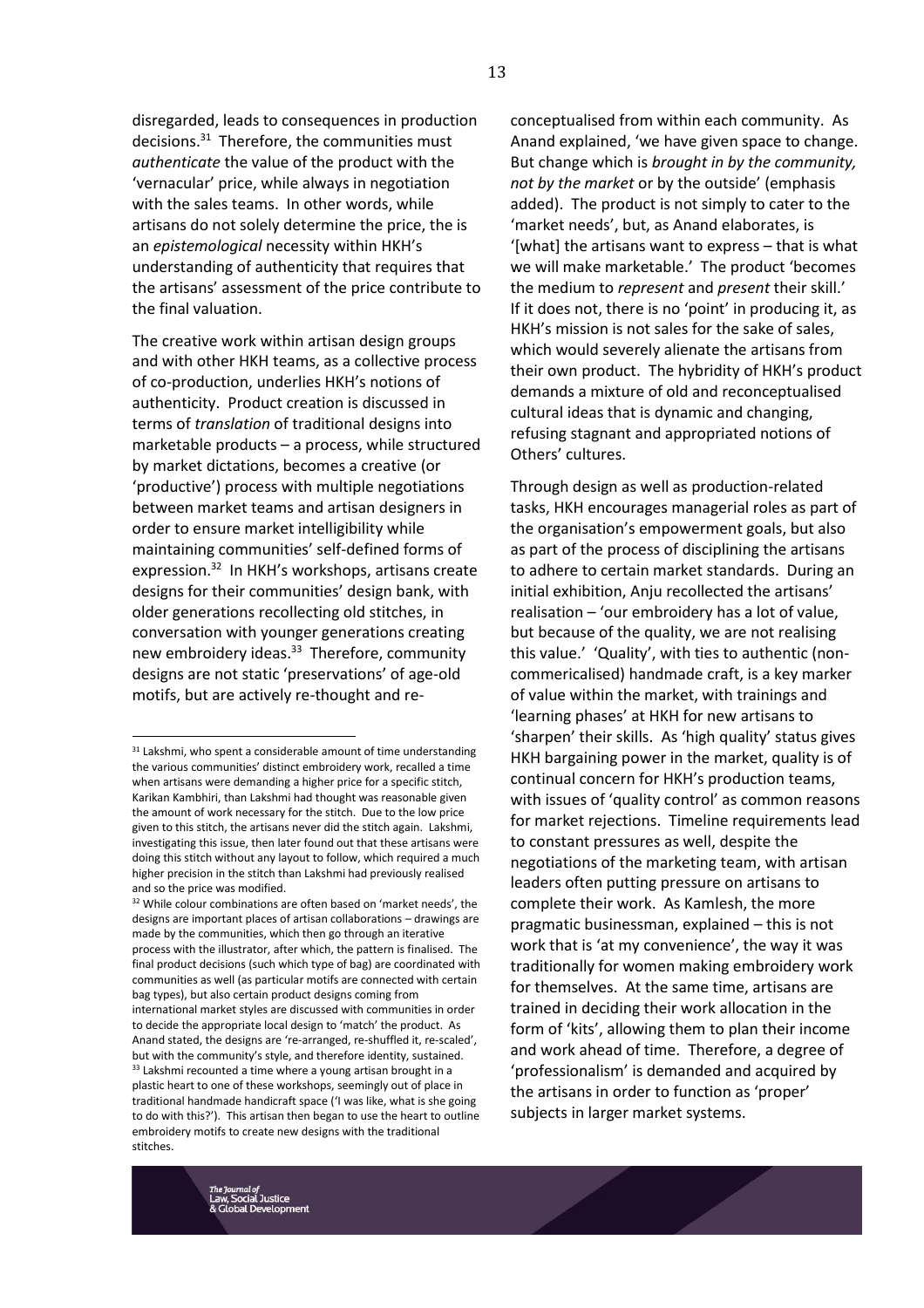Yet, the artisans' presence in the market as a collective is a crucial source of strength. As a collective, the artisans attain economies of scale (e.g. bulk orders for raw materials or better pricing with clients), but also, the collective creation and ownership of community designs is the basis of their recognition of authenticity in the market ('we represent our culture').<sup>34</sup> The artisan, in other words, would not, as an individual, be 'heard' within the market, being unable to become a market player with her own authority to make demands. While needing representers and adherence to certain market rules, this collective presence of the artisans in the market, both as a bargaining tool and through 'authenticity' status, allows for this alternative structure with different values to exist within capitalist systems that myopically exalt the individual entrepreneurial subject.

While all interviewees clearly supported collective organisation, the rationale for the associated rights of the artisans as members of the collective shifted in conversations, from 'rights of the worker' to 'rights of the entrepreneur', each with different gendered effects. The hybrid structure of the producer company (economies of scale to benefit the producer-owners, value-based relationships with customers, etc.) limits many risks of the market, which allows HKH to guarantee work for the artisans. This structure allows for the artisan as worker to plan ahead her work, although once committing, must fulfil her obligations as per the negotiated timeline. While this certainly has gendered effects in (re)valuing systematically undervalued women's work, this also interpolates the artisans specifically within the market, leaving their gendered roles outside the market, such as care-taking responsibilities, untouched, causing concerns for holistic empowerment goals.<sup>35</sup>

The discursive move to the 'entrepreneur' was less used, except by Kamlesh, with two different meanings in two separate occasions. At first, the 'entrepreneurs' were the artisans who deserve the full returns on their work. The distinguishing feature between the 'worker' and 'entrepreneur' seemed to be connected to the *epistemological* value of the latter who must be 'creative' and 'innovative'. This is not to say that the artisans are not this, but only that there is a higher bar for 'deserving' the remunerative value of one's labour for the entrepreneur. Yet, rather than comfortably sitting within neoliberal market systems, Kamlesh uses this argument to legitimise a *different* relationship of the artisans to global markets – one in which they can reclaim the value of their (innovative) labour. The second discursive use of the 'entrepreneur' was in relation to the founders themselves, as entrepreneurs different than the 'typical' entrepreneur who keeps profits for himself (with an implied call for 'gratitude' that the founders were not exploitative). This slippage regarding the question of who is, or gets to be, the entrepreneur is an unresolved question within HKH, with the artisans as (quasi-)entrepreneurs being represented as such by the hidden ('real') entrepreneurs. As discussed further in the following section, these slippages of certain vocabularies, including that of the 'entrepreneur', let definitions morph at different market locations, allowing for economic structures to develop that embody values different than neoliberal ones. However, this morphing of definitions, facilitated through 'transparent' representations, also allows for certain larger structures to *remain in place* – the entrepreneur is still glorified – and in doing so, hides the discursive and material barriers to the gendered, racially classed subject from becoming the 'entrepreneur'.

At HKH, the 'authentic craftswoman' is a market negotiator and a coordination manager, a designer of new and reclaimed embroidery motifs and products. She is part of a collective of workers (or entrepreneurs?) that are together

<u>.</u>

14

<sup>&</sup>lt;sup>34</sup> As noted elsewhere in this section and demonstrated in the analysis below of marketing/website material, what it means to 'authentically represent' one's 'culture' changes depending on market location. 'Authenticity' may be a common 'value' that sustains relationships in the market, but the *meaning* changes. This can cause tensions (see footnote 29), but also manoeuvrability within discourses of authenticity.

<sup>35</sup> This point was discussed in detail by Lakshmi regarding women's role within the household and the necessity of sharing household and childcare responsibilities. While women may have increased

bargaining power due to income from HKH, Lakshmi discussed this division of household labour as deriving from training at an early age, and emphasised that boys and girls need to be trained differently in order to get to the root of the problem of power differentials within the household. In other words, Lakshmi understands these issues to be beyond the scope of the market.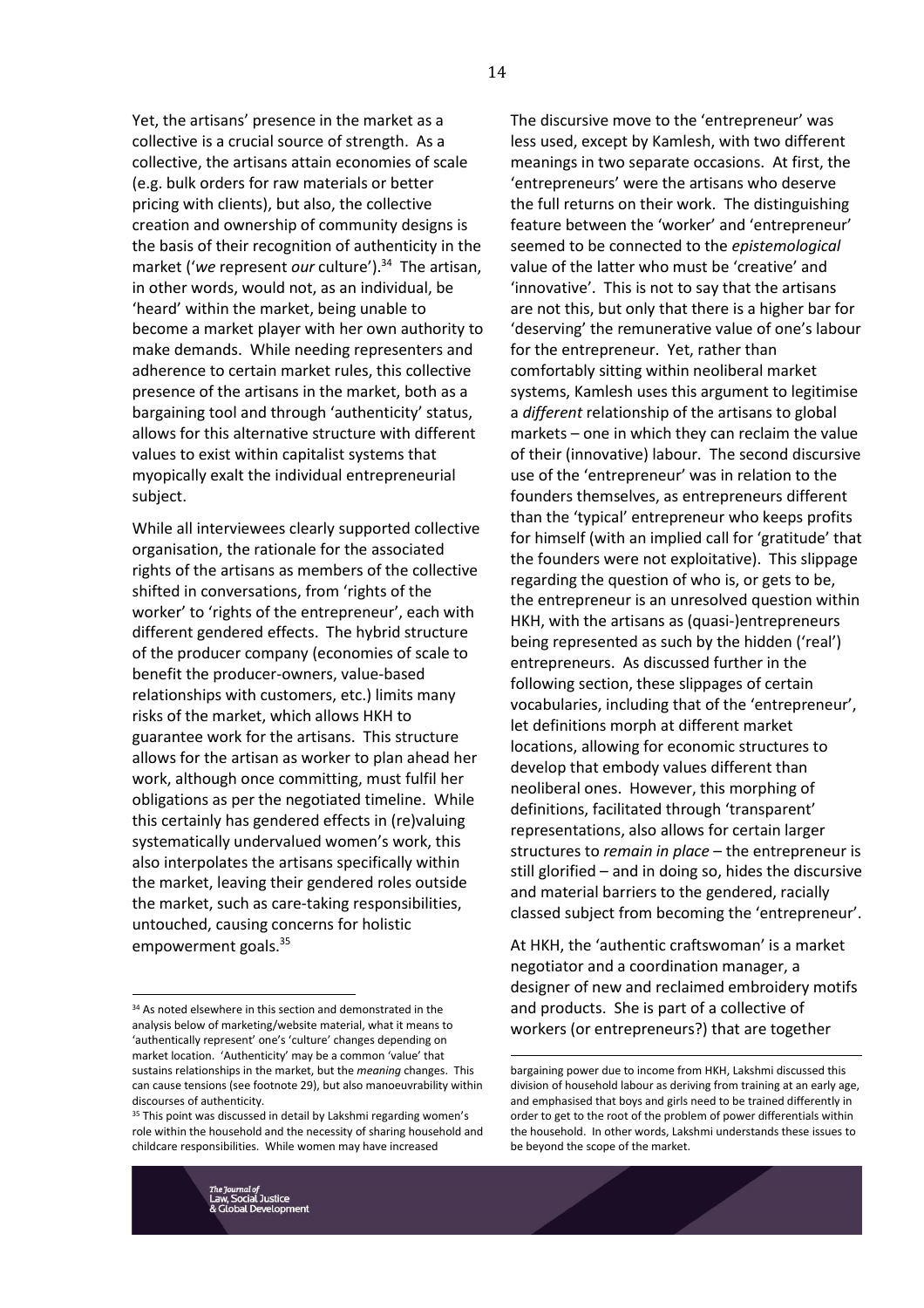sustaining what they value in their tradition through market structures. It is this particular subjectification that allows for the artisans to 'matter' in the market – by producing a valued product, the artisans' *lives* become worth valuing. This may be why HKH stresses the importance of MS's work, work that is not market-based and therefore does not have the same demands for 'worthy' lives, allowing for the artisans to become subjects who are not (as) regulated by market demands. The specificity of the 'authentic craftswoman' has led to issues, as younger generations have not expressed the same interests in continuing the craft. Furthermore, the narrowness of the subjectification has consequences for transformatory concerns – the women are *only* interpolated as the producers of a gendered craft while keeping all other social structures intact. The 'not quite-ness' has limits that are mediated by market intelligibility. Lastly, the issue of representation is of central importance as it is these 'translators', with the artisans' 'best interests' in mind, who negotiate this box of intelligibility. While these representers subscribe to values that resist neoliberal logics, the power of the representer has the tendency of being 'erased' in market representations.

# **Travelling Representations in the Market: The International Folk Art Alliance (IFAA) Website**

In this following section I analyse the representations of the 'authentic craftswoman' as she journeys to IFAA. As the primary purpose of these representations is to sell the product to a particular cosmopolitan consumer, these representation, as analysed below, shift to prioritising neoliberal and colonial discourses, particularly as the representation move farther from the artisans themselves.

IFAA's website shows a level of alienation from the discourses at HKH – not merely because IFAA represents other artisans as well, but because of the conformity of the rhetoric with hegemonic notions of the market and the 'authentic'. The folk artists are described on the website as 'facing challenges', which domesticates the workings of global market and phrases the issue as 'obstacles

to be overcome' by hard work (and external help). The market linkage as solution is absolutely unquestioned, jumping quickly from market access to commonly accepted development metric improvements (girl education, sanitary water, etc.). As stated in their 'vision', IFAA sees the folk artists as entrepreneurial 'catalysts' for 'positive social change'. <sup>36</sup> IFAA, in conjunction with the cosmopolitan viewer/buyer, in effect, are removing the apolitical market barriers for the artisans, who have talent (as 'talent is universal'), but just need to be given the 'opportunity'.

While IFAA's narrative incorporates the neoliberal narrative of 'liberatory' markets, the marketing tropes are also deeply invested in the artisans (as 'natives') authentically representing their cultures.<sup>37</sup> Rather than HKH's aims to 'sustain' cultures, IFAA seeks to 'preserve' cultures, as a 'living' relic of some distant past. In addition to 'entrepreneurs for change', IFAA envisions a utopia that 'values the dignity and humanity of the handmade', seeming to conflate the product with the producer (can a handmade item have 'dignity' and 'humanity'?), that stays faithful to the 'timeless' culture. The marketing descriptions value the symbols of authenticity (re-defined, where convenient, as a capital 'Art') more than the artisans themselves.

The 'folk artist', gendered in the images as female, is a universalised depiction of any 'authentic' craft producer, discursively homogenising 'diverse' cultures, who also abides by ('modern') market norms. The folk artist, the bearer of authenticity, has natural talents to express and represent her culture, but is forbidden from 'an individual or idiosyncratic artistic identity' that might make her an 'artist'. She belongs to a different time that values informal education, implying that formal education is perhaps 'unnecessary' for the folk

<sup>&</sup>lt;sup>36</sup> In contrast, HKH make no such claims regarding HKH's role in overall 'development'. HKH's management group was very clear that HKH does not 'solve' all the problems of development, which is why HKH's partnership with MS is crucial for their holistic empowerment goals. While HKH management might call this 'economic empowerment', HKH as a market initiative is not understood as the engine for all other forms of empowerment.

<sup>&</sup>lt;sup>37</sup> Interestingly, the IFAA uses the term 'folk art' rather than 'craft' (as HKH uses), the former which seems to emphasise the (primitive) cultural connection over the intricacy of the handmade design (as the word 'craft' may suggest).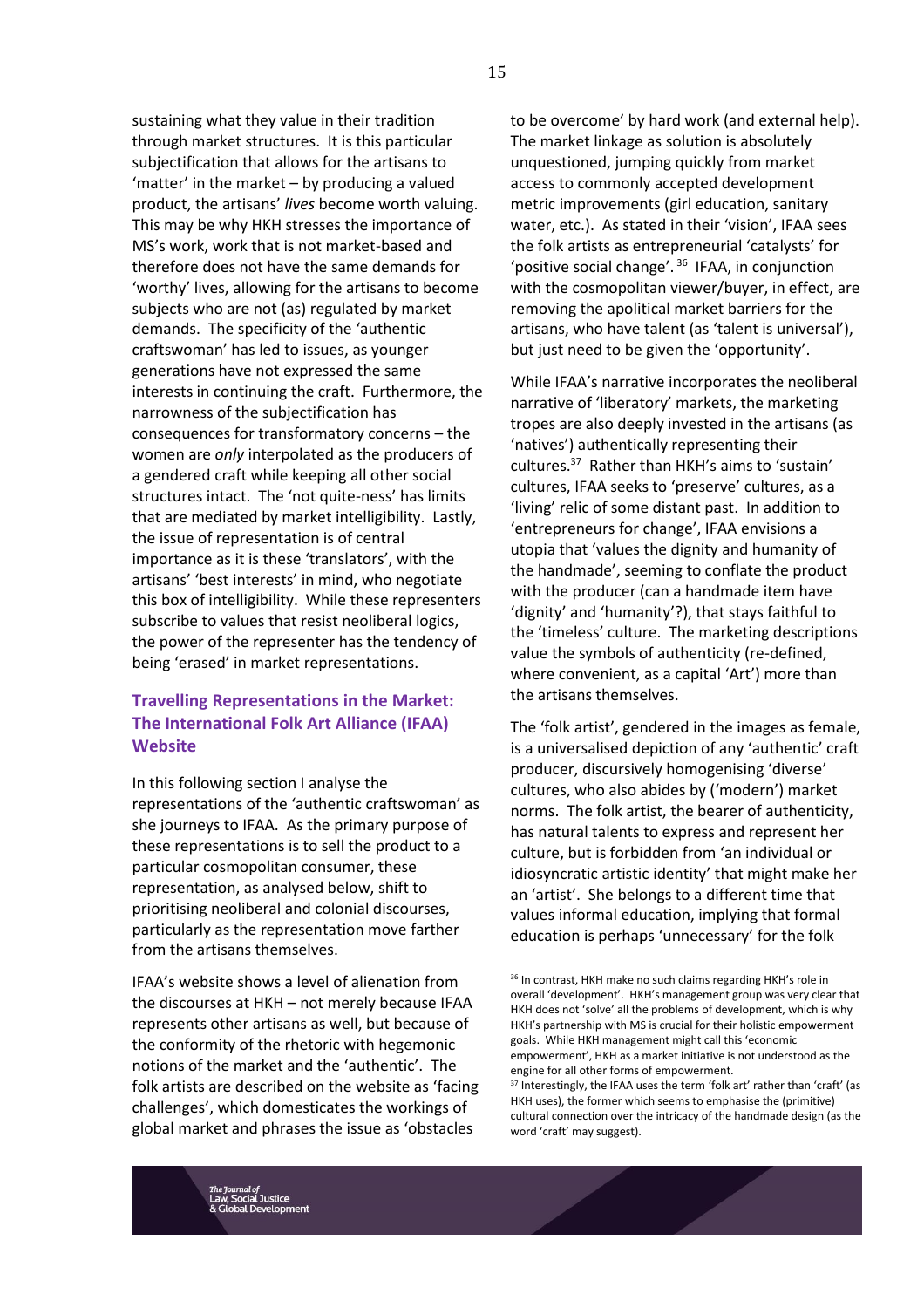artist (convenient for neoliberal policies of state rollback). Therefore, the folk artist is simultaneously an individual entrepreneur for development causes and an identity-less symbol of her culture, subservient to larger cultural preservation goals. In this perplexing combination of the 'modern' entrepreneur and the 'traditional' artisan, the folk artist becomes 'useful' within larger systems of neoliberalism and coloniality, restricted to a very controlled space of subjectification discursively complicit with systems of exploitation.

#### **Conclusion**

In this article, I argue that HKH supports the production of a craft artisan who does *not quite* subscribe to neoliberal market mandates. She has strong connections to her culture (as the 'authentic native' should), but this culture is sustained (as opposed to 'preserved') through community-initiated changes that allow for the artisans to express their *own* understandings of their culture. She partakes in a business initiative (as expected of the 'entrepreneur'), but one that values collective processes and strengths. HKH is situated within, yet not *determined* by, the market. The invisible representers, from the management and sales teams to HKH's market facilitators, play a key role, having the authority to circumscribe the meanings and identities that define HKH's artisans. As representations travel, notions of authenticity, value, and sustainability are 'translated' into hegemonic forms that are less threatening to the status quo. This translation happens because the representers, but perhaps especially the 'ethical' consumer to whom these translations are catered, may not wish to confront the political effects of their own socio-political location – effects that run contrary to saviour notions of 'saving' brown women and 'dying' cultures and expose the elite consumer interests built into the production process. Therefore, while the HKH artisan gains an element of freedom in the market through the morphing of meanings, this space is constricted and alienates the artisans from the meanings of their work, so to not shake the larger governing structures in fundamental ways.

Therefore, the depoliticising nature of markets must be considered in discussions of alternative economies, and especially the effects on the most marginalised groups 'linked' to the market. While the (white, male) 'entrepreneur' may have his own concerns of precariousness within neoliberal markets where success (and loss) is 'deserved', the third world, female (almost-)entrepreneur confronts gendered and racialised systems that prevent her from becoming a 'real' entrepreneur. She also has *more at stake* in this subjectproduction, as the failure to do so leaves her exposed to these exploitative systems, relegating her to a (non)existence that does not matter. While alternative economies abide by different values, they are, to varying extents, forced to speak the language of capitalism, which both limits the ability for transformation and necessitates 'translators' for marginalised groups. This means that alternative economies must work in tandem with social movements that allow for more radical questioning of the status quo. While many theorists of alternative economies acknowledge this necessity (Coraggio, 2009; Santos & Rodríguez-Garavito, 2006; Laville, 2010), a further point I would argue is that these movements, with greater capabilities to radically refuse (violent) translations into hegemonic discourses, provide more speaking room for marginalised groups, allowing for less dependency on representing parties and greater space for solidarities (instead of ethical consumer/'saviour' relationships).

Yet, reclaiming economic spaces that are seeking political transformation is important work, providing an economic basis that supports larger movement goals, including the dismantling of capitalist values. But perhaps, the question is, do these economies need to come at such high costs? Does the ethical consumer have no sense of solidarity that this product could speak to? Could craft producers create solidarities with each other, leading to bargaining power within the markets that could change the terms of the relationship with the consumer? While these questions are unresolvable within this article, I leave the reader with the possibility to look 'beyond what already exists.'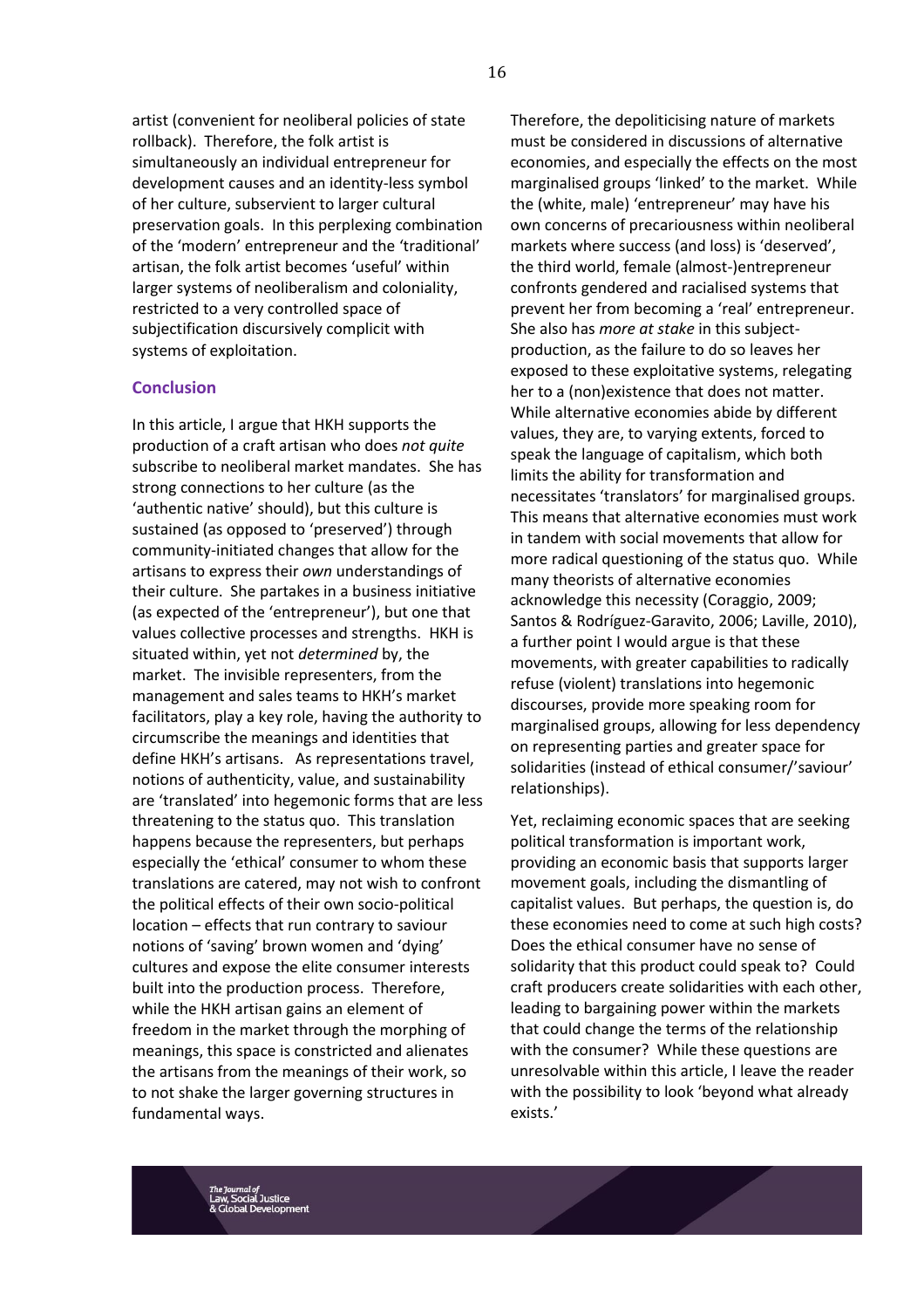#### *Appendix A***: The IFAA Website**



IFAA's 'Who We Are' page has a description of IFAA's role in the 'folk art' market – largely 'giving opportunities' to folk artists who 'face challenges', thereby 'empowering' them. The summary encourages the viewer to participate, as this will lead to various forms of development, such as clean drinking water, girl education, etc. IFAA states that its mission is to 'celebrate and preserve living folk art traditions' as well as to provide 'economic opportunities' for the artists. IFAA states that its vision is a world that 'values the dignity and humanity of the handmade' as well as one that 'honors timeless cultural tradition' and supports folk artists as 'entrepreneurs' of 'social change'. The page ends with an injunction to 'join' IFAA – as this is the 'Work of Art.' To the right of the text is a nameless ('third world') woman in 'traditional' dress smiling at the viewer, the future benefactor and beneficiary of her work.



The page of 'What is Folk Art?' has a list of descriptions of 'folk art' and at the end, for the 'folk artist', all wrapped around an image of the hands of a woman (also in a 'traditional' dress) who is presumably in the process of creating folk art. The first descriptor explains folk art as 'an expression of the world's traditional cultures,' corroborated by the second descriptor, which emphasises that folk art is 'rooted in traditions' and 'expressing cultural identity' as well as 'shared community values and aesthetics.' Folk art, in the following line, is described as using both 'utilitarian and decorative media.' Lastly, to clarify the above, folk art is then described as involving individuals with 'creative skills,' but specifically, represent 'their community's authentic cultural identity,' *not* an artist's individuality. Folk artists are explained as learning through 'informal apprenticeships', with a caveat that they might also be 'formally educated'.

#### **References**

Abu-Lughod, L. (2010) The active social life of 'muslim women's rights': A plea for ethnography, not polemic, with cases from Egypt and Palestine. *Journal of middle east women's studies*. 6 (1): 1–45. Alcoff, L.M. (2007) Mignolo's epistemology of coloniality. *The new centennial review*. 7 (3): 79–101.

Ali, S. (2007) Feminism and postcolonial: knowledge/politics. *Ethnic and racial studies*. 30 (2): 191–212.

Barker, D.K. (1999) Neoclassical economics. In: Janice Peterson & Margaret Lewis (eds.). *The elgar companion to feminist economics.* Cheltenham, Edward Elgar Publishing Limited: 570–577. Beverley, J. (1999) *Subalternity and representation: arguments in* 

*cultural theory*. Durham, Duke University Press.

Bhabha, H. (2007) Ethics and aesthetics of globalism: A postcolonial perspective. In: Antonio Pinto Ribeiro (ed.). *The urgency of theory*. Manchester, Carcanet Press Ltd: 1–20.

Bhabha, H. (1994) *Location of culture*. London, Routledge Ltd. Bjornholt, M. & McKay, A. (2013) Advances in feminist economics in times of economic crisis. In: Margunn Bjornholt & Ailsa McKay (eds.). Counting on Marilyn Waring: New advances in feminist economics. Demeter Press: 7–20.

Butler, J. (1993) Critically queer. *A journal of lesbian and gay studies*. 1: 17–32.

Butler, J. (1997) *The psychic life of power: theories in subjection*. Stanford, Stanford University Press.

Butler, J. & Athanasiou, A. (2013) *Dispossession: The performative in the political*. Cambridge, Polity Press.

Caffentzis, G. & Federici, S. (2014) Commons against and beyond capitalism. *Community development journal*. 49 (S1): 92–105. Chow, R. (1994) Where have all the native's gone? In: Angelika Bammer (ed.). *Displacements: Cultural identities in question*. Bloomington, Indiana University Press: 125–151.

Coraggio, J.L. (2009) Los caminos de la economía social y solidaria. *Revista de ciencias sociales*. (33): 29–38.

Cornwall, A., Gideon, J. & Wilson, K. (2008) Introduction: Reclaiming feminism: Gender and neoliberalism. *IDS Bulletin*. 39 (6): 1–9.

Cornwall, A. & Rivas, A.-M. (2015) From 'gender equality' and 'women's empowerment' to global justice: reclaiming a transformative agenda for gender and development. *Third world quarterly*. 36 (2): 396–415.

Díaz, N.Q. (2015) Féminisme décolonial et économie sociale et populaire. *L'économie sociale et solidaire: levier de changement*. 12 (2).

Dosekun, S. (2015) For western girls only? Post-feminism as transnational culture. Feminist Media Studies. 16 (6): 960–975. Escobar, A. (2015) Degrowth, postdevelopment, and transitions: A preliminary conversation. *Sustainability science*. 10: 451–462. Escobar, A. (2012) *Encountering development: The making and*